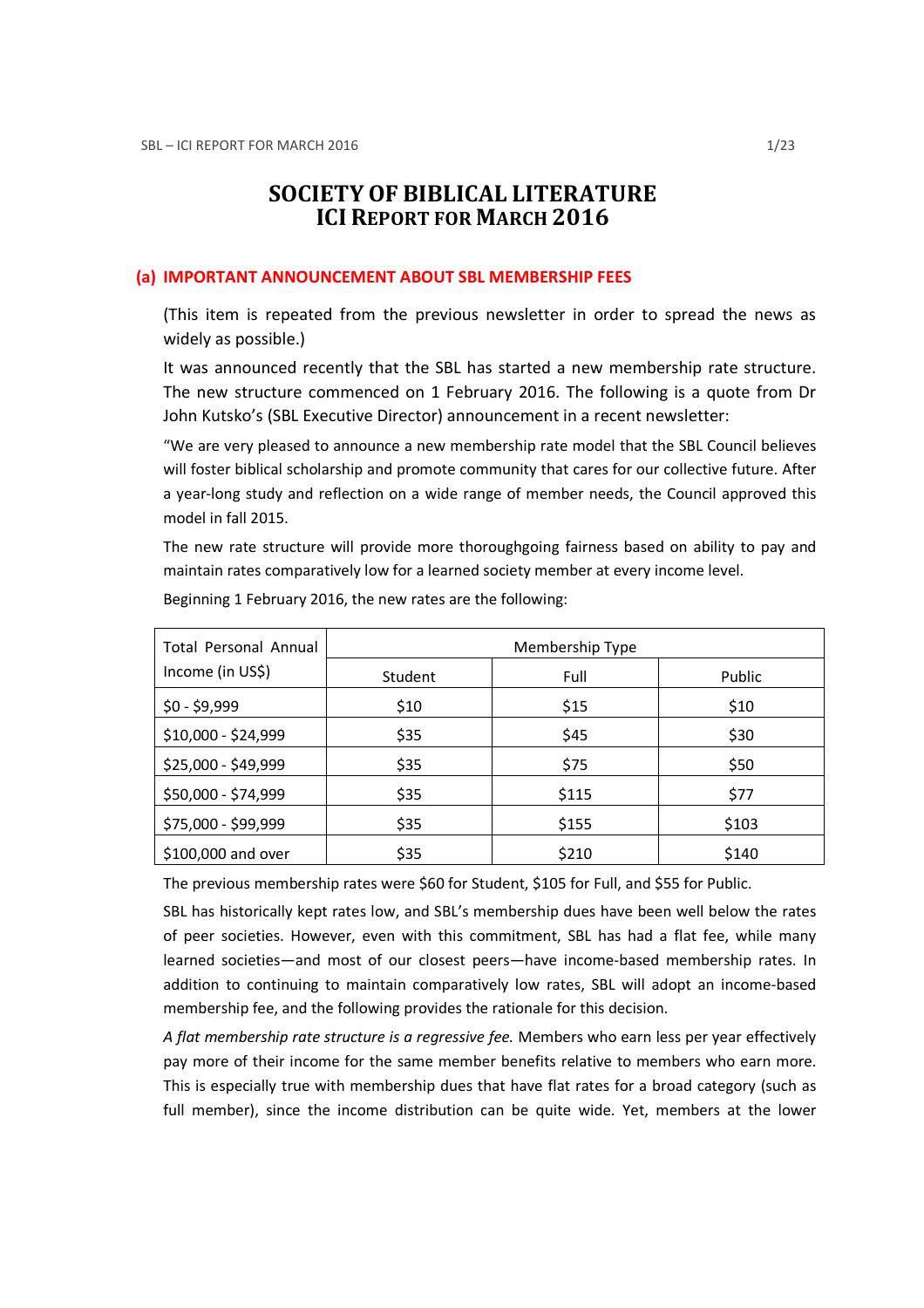distribution arguably need member benefits to a greater extent because they are forging their careers, often have less or no institutional funding, or are otherwise unable to afford or access scholarly resources. It is hardest on those scholars at the earliest stages of their careers, independent scholars, many in the international community, and contingent faculty—an everincreasing part of the higher education workforce.

SBL is a community of the past, present, and future. In order to foster biblical scholarship, we have to support today the guild of tomorrow. Many established scholars have succeeded in a generation that had a better economic outlook in biblical studies and higher education. In the New York Times article, "The Last Professor ," Stanley Fish reviewed the dire condition of the humanities in higher education and ended with this, "People sometimes believe that they were born too late or too early. . . . I feel that I have timed it just right, for it seems that I have had a career that would not have been available to me had I entered the world 50 years later. Just lucky, I guess." Luck will have less to do with this when a guild's members support the colleagues who follow them.

Applying an income-based membership fee looks to the future and supports accessibility across the globe and for all scholars, whatever stage of their career. We began the financial modeling with these three member profiles in mind: graduate students, under-employed members, and under-resourced members, including those in countries in the International Cooperation Initiative. Scholars with more resources will help provide access for many of the most marginalized and threatened members of the guild. We are intellectually impoverished without the contribution of scholars and the diversity of methods from all quarters of the world.

With your membership, you can support this new model, which supports all of our members and the resources that make membership valuable. As SBL continues to maintain and produce new resources indispensable to members' scholarly needs, we will remain committed to a membership model that ensures broad accessibility to all resources. That is the raison d'être of an academic, membership organization.

It is Council's hope and intention that this change helps usher in new accessibility and diversity for membership in the Society of Biblical Literature, while providing resources that foster the future of biblical scholarship. For this important step to be successful, it requires individuals in community supporting each other."

As mentioned in Dr. Kutsko's announcement, the ICI was also consulted in the formulation of the new fee structure. ICI supports the new structure on the following bases:

• With an integrated, income-based membership fee structure the SBL moves away from having "standard" fees for American and European scholars, and "special" fees for ICI members. The former system emphasized the division between the "traditional" and "non-traditional" scholarly worlds, and suggested that the SBL is actually an American-based society, while accepting on special conditions scholars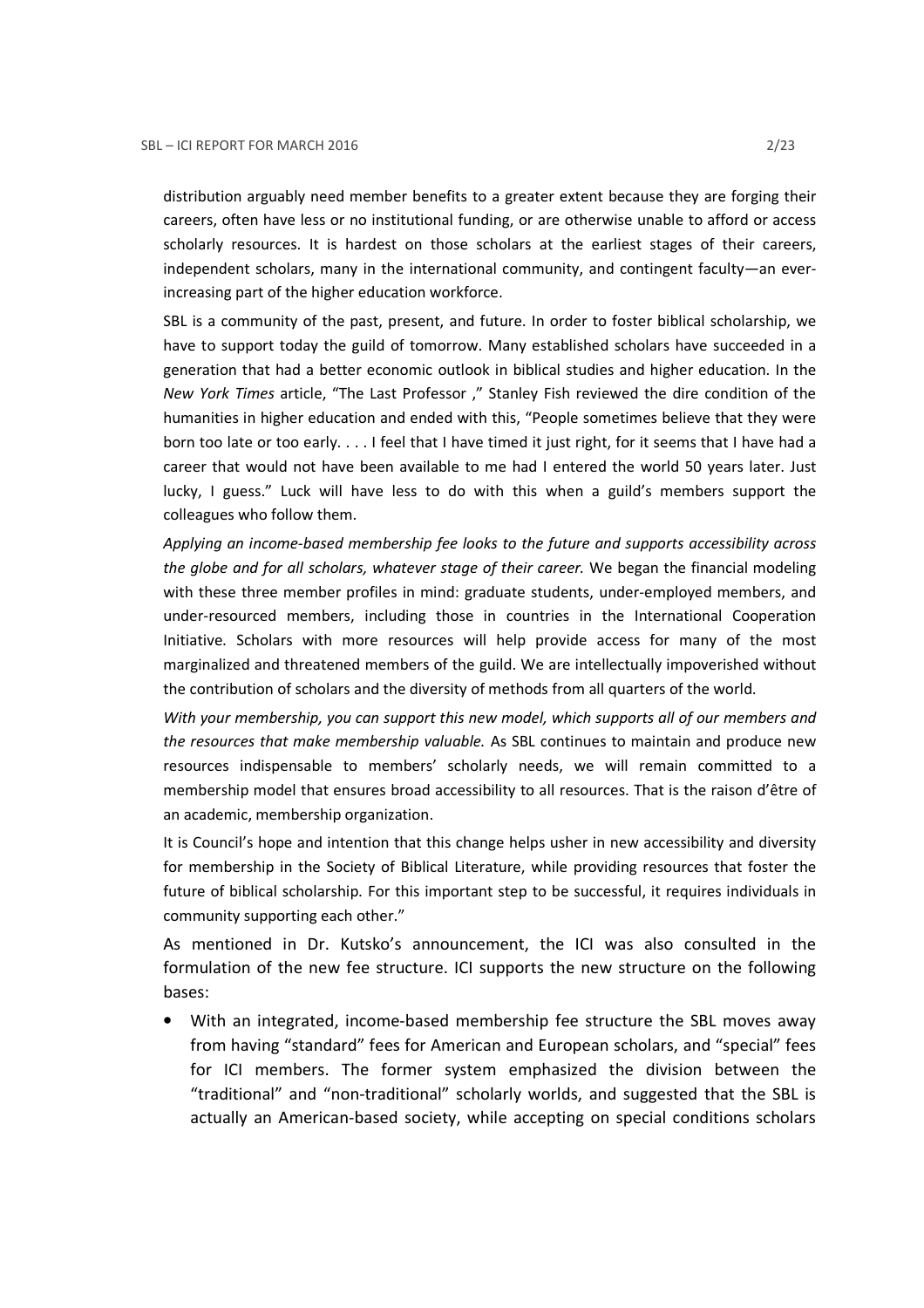from other parts of the world. The new integrated membership fee structure confirms, however, that the SBL is an international society which takes into account the diversity of its members' international contexts.

- ICI scholars will now be able to pay their membership fees through the SBL online facility, and will therefore avoid that a special form has to be requested or downloaded. The special ICI membership form is therefore herewith phased out.
- By quoting the different levels of membership fees in US\$, scholars from ICI countries will be protected against exchange rate fluctuations. Formerly, a flat rate had to be paid, which would be a much higher amount in local currency if the local exchange rate against the US\$ would decrease. With the new income-based structure, those fluctuations will no longer play a role, since a weaker local exchange rate against the US\$ could also mean a lower bracket in terms of the US\$ scale of membership fees.
- In almost all ICI countries there are scholars who earn relatively high salaries compared to the average in that context, and who might have access to research funding from their institutions or from public funds. Although some of those scholars would have been in a financial position to pay the full membership fee, the SBL could not discriminate on an individual basis among scholars living and working in ICI countries. With the new fee structure, that situation is avoided, which ensures parity and fairness.
- SBL will not "police" members' choice of an income bracket, not only because it will be impossible to do so, but also because the system is based on trust. By trusting its members on their annual indication of their income the SBL fosters a sense of coresponsibility for the financial well-being of the society.

We therefore request scholars in ICI countries to be supportive of the new membership fee system, and to pay their dues through the online membership facility. See the following link for more information: http://sbl-site.org/membership/joinnow.aspx

# (b) THE NEXT SBL INTERNATIONAL MEETING: SEOUL 2016

The 2016 International Meeting will take place in Seoul from 3–7 July 2016. The Call for Papers has now closed. Registration for the conference is now open. See http://sblsite.org/meetings/Internationalmeeting.aspx

Another ICI panel discussion will be held there. The following persons will form the panel at this discussion:

• Dr Monica Jyotsna Melanchthon, Pilgrim Theological College, Melbourne, Australia, and co-editor of one of the ICI publication series, International Voices in Biblical Studies (IVBS);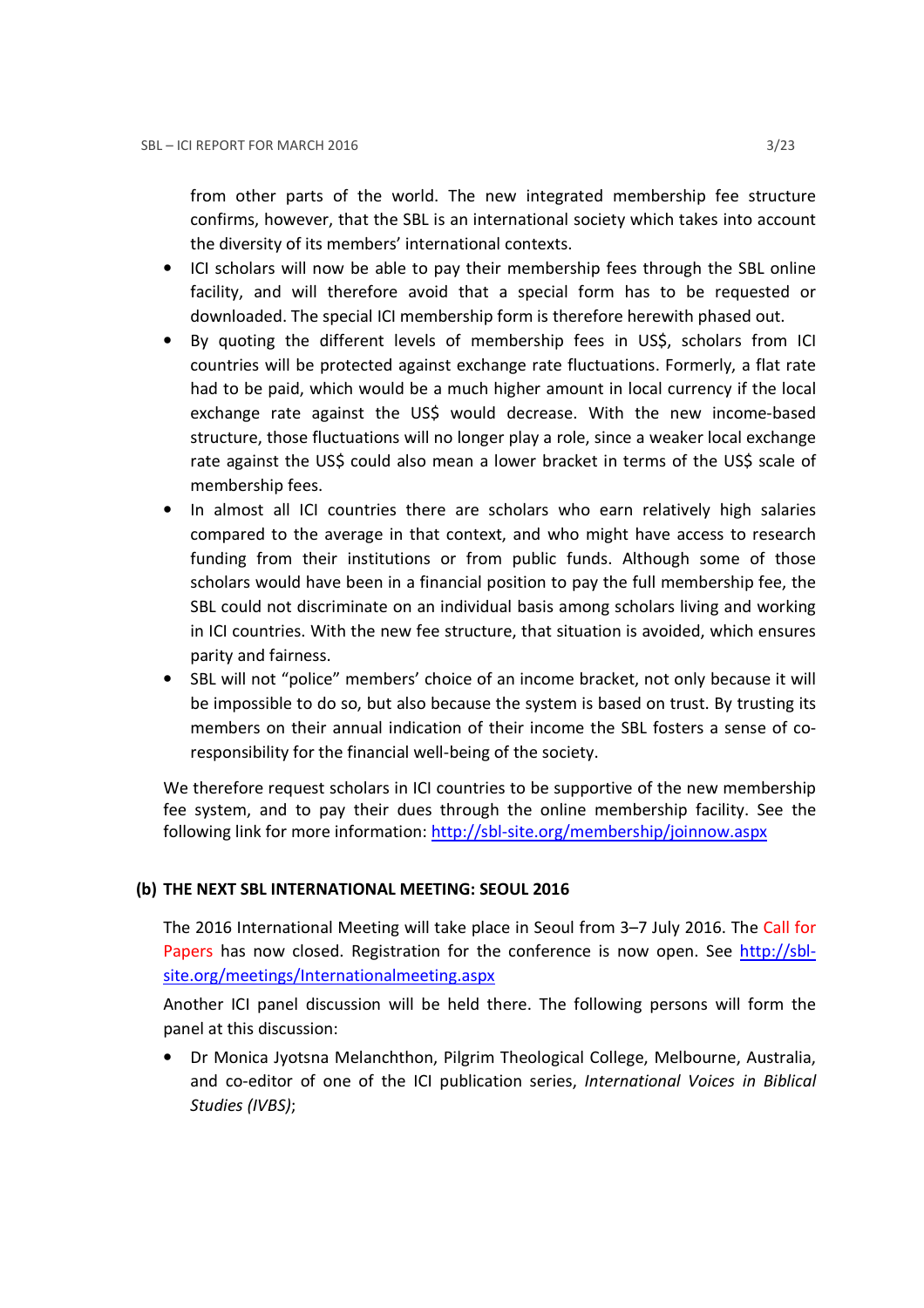- Dr Nasili Vaka'uta, Trinity Methodist Theological College, Auckland, New Zealand, and contributor to ICI publications;
- Dr Koog-Pyoung Hong, Yonsei University, Seoul, and part of the organizing committee of the Seoul ISBL;
- Prof Louis Jonker, Stellenbosch University, South Africa, and chairperson of the ICI.

This will be another excellent opportunity to interact with our Asian colleagues. We wish the local organizing committee well for the hard work that lies ahead.

## (c) THE SBL ANNUAL MEETING 2016, SAN ANTONIO

The SBL Annual Meeting will be held from November 19-22, 2016 in San Antonio, Texas. The Call for Papers is now closed.

Registration will open later, together with the conference accommodation reservations.

An ICI Forum discussion will be held again. More information will follow later.

## (d) VISA PROBLEMS

We are aware of the fact that many scholars from ICI countries often experience administrative problems to get a visa in time to attend the international and annual SBL conferences. Although bureaucratic protocols beyond our control are often involved in these difficulties, we are having discussions within the ICI leadership on how scholars can be assisted in this regard. SBL staff will work proactively to study the visa requirements of countries where the international meeting will be held and will then post information in this newsletter and on the SBL website to advise scholars in their visa applications. The following guidelines should also be taken into account:

- Start planning your attendance of a particular conference well in advance at least six months;
- Enquire well in advance from the particular embassy or consulate in your own country what the exact requirements are for applying for a visa, and how long the application would take to process;
- Make absolutely sure that you attend to all the requirements, and that you submit your visa application well in advance;
- Should you need an official invitation letter from the SBL Head Office, or from the organizing committee in the country where the SBL International meeting will take place, request that well in advance in order to include in your visa application (the contact details of the SBL staff member handling these requests is: Samantha Spitzner samantha.spitzner@sbl-site.org);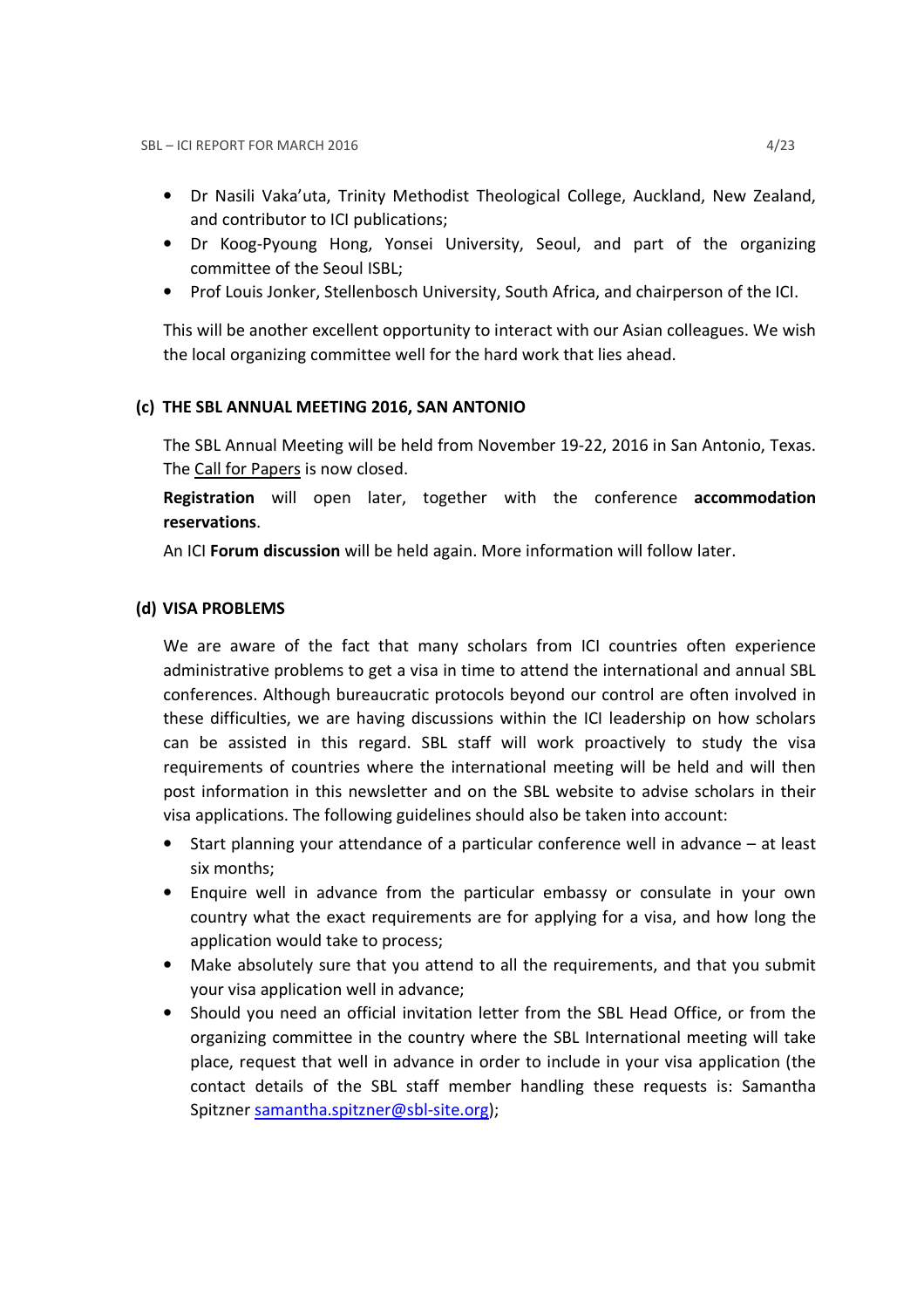• Enquire regularly at the embassy or consulate where you have submitted your application.

# (e) PUBLICATION IN ANCIENT NEAR EAST MONOGRAPHS (ANEM) / MONOGRAFIAS SOBRE EL ANTIGUO CERCANO ORIENTE (MACO)

ANEM/MACO is a series that was established by the SBL at the request of the International Cooperation Initiative (ICI), and which is co-edited by Alan Lenzi and Juan Tebes. The series publishes volumes on the Ancient Near East (including ancient Israel) electronically and makes them freely available for download. (Paperback and hardback versions of the volumes are available too, for a reasonable price.) Any work published in ANEM/MACO is freely available in electronic version to anyone in perpetuity. To view the volumes published in the series, please go to http://www.sblsite.org/publications/Books\_ANEmonographs.aspx

The latest volume in ANEM/MACO is:

## Political Memory in and after the Persian Empire

Edited by Jason M. Silverman and Caroline Waerzeggers

Various disciplines that deal with Achaemenid rule offer starkly different assessments of Persian kingship. While Assyriologists treat Cyrus's heirs as legitimate successors of the Babylonian kings, biblical scholars often speak of a "kingless era" in which the priesthood took over the function of the Davidic monarch. Egyptologists see their land as uniquely independently minded despite conquests, while Hellenistic scholarship tends to evaluate the interface between Hellenism and native traditions without reference to the previous two centuries of Persian rule. This volume brings together in dialogue a broad array of scholars with the goal of seeking a broader context for assessing Persian kingship through the anthropological concept of political memory.

### Features

- Articles present the results of an international symposium held in Leiden, the Netherlands, 2014
- More than twenty illustrations
- Seventeen articles, an introduction, and a summary response

To download the book for free, paste the following link into your browser: (will be available soon)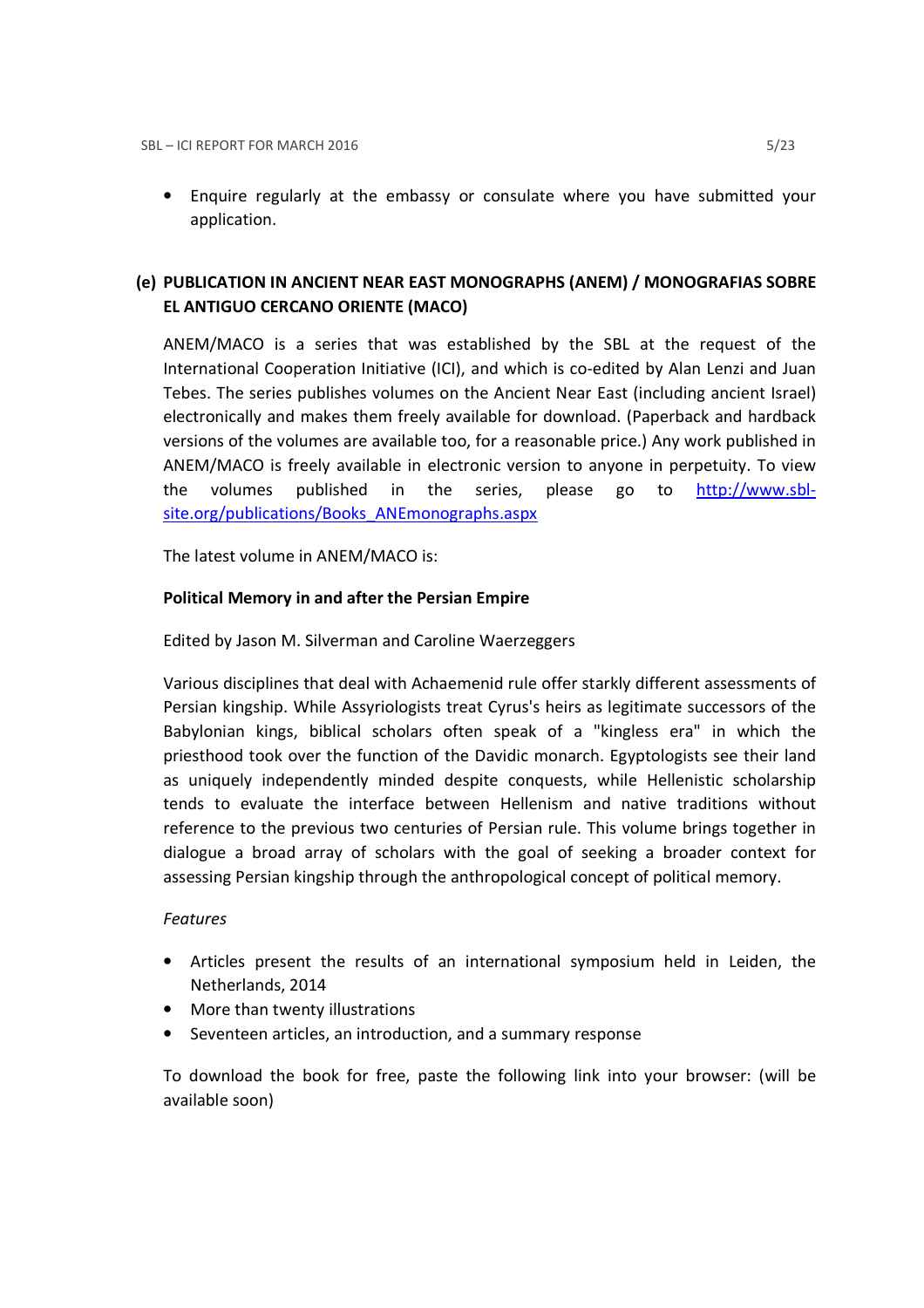## (f) PUBLICATION IN INTERNATIONAL VOICES IN BIBLICAL STUDIES (IVBS)

IVBS is a series that was established by the SBL at the request of the International Cooperation Initiative (ICI), and which is co-edited by Monica Melanchthon and Jione Havea. IVBS encourages in particular submissions from scholars in the present seven international regions for which it has editorial boards: Africa, Central and Eastern Europe, Latin America, Middle East-South Asia, Northeast Asia, Pacific, and Southeast Asia. Interregional collaborations are also welcome. IVBS publishes works in English and in any other language for which its editors can find qualified peer reviewers. Any work published in IVBS is freely available to anyone in perpetuity. The series publishes work generally in the area of reception history and criticism. The scope is not limited to any particular biblical text or historical timeframe. The works will mainly be published in English and, wherever possible, also in primary languages of authors. For more information please go to http://ivbs.sbl-site.org/home.aspx. If you would consider publishing your work in this series, feel free to contact one of the two general editors, Monica Melanchthon or Jione Havea.

The latest volume in IVBS is:

### Reading Ruth in Asia

Edited by Jione Havea and Peter Lau

This monograph contains readings of texts and themes from the Book of Ruth by scholars from Asia. There is a strong mix of postcolonial and contextual flavors in the essays, which together give readers a taste of Biblical Criticism in Asia. Special attention is given to the literary, cultural, gender and minoritized subjects in the Book of Ruth.

To download the book for free, paste the following link into your browser: http://ivbs.sbl-site.org/uploads/9780884141006\_OA.pdf

### (g) PUBLICATIONS: ONLINE BOOKS – NEW BOOKS ADDED

(For the full list, please go to http://www.sbl-site.org/publications/Books\_ICIbooks.aspx)

# Preposterous Revelations: Visions of Apocalypse and Martyrdom in Hollywood Cinema 1980–2000

Copier, Laura. Preposterous Revelations: Visions of Apocalypse and Martyrdom in Hollywood Cinema 1980–2000. The Bible in the Modern World 39. Sheffield: Sheffield Phoenix Press, 2012.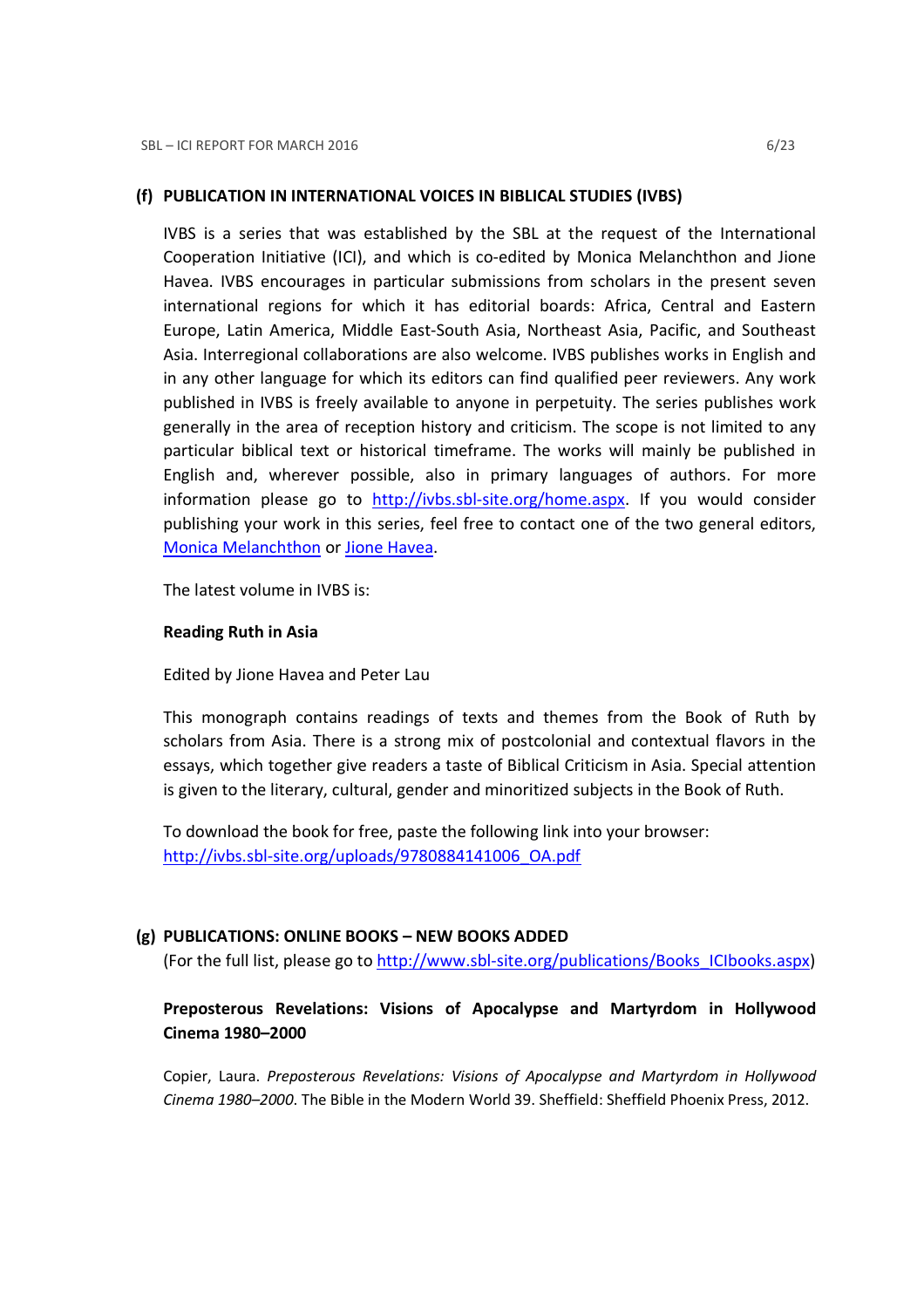This is an ambitious attempt to produce an interdisciplinary reading of a set of relatively recent Hollywood films that appear to make references to the biblical genre of apocalyptic and associated ideas of Christian martyrdom and eschatology: End of Days, Armageddon, Alien3, The Rapture, The Seventh Sign.

It is a 'preposterous' reading (Mieke Bal's term), reversing a common-sense impulse to view what comes first chronologically (the biblical text) as an unproblematic template rather than as itself the consequence of subsequent, contextualized readings. The cinematic reworkings Copier describes shift our understanding of both texts (biblical and cinematic) and genre. Within this process, the apocalyptic subject—the martyr—adopts variable poses that reflect the effects of this disorienting reversal: across the five films analysed, the martyr moves from identifiably Christian motivations to the representation of patriotic American masculinity, or even to something that, in a contrary sense, powerfully challenges the conventional masculinity of any martyrdom that counts as significant.

To achieve a genuine interdisciplinarity, Copier not only avoids reading each film as if it were simply the visual counterpart to a (biblical) narrative, but also analyses in the case of each film what the 'shot list' of a key sequence reveals about the semiotics at work within its construction. Unlike most encounters between religion and film, her film analysis goes far beyond the identification of themes and motifs. Here the author engages with the larger field of film studies, and especially with film as a visual medium.

#### Anthems of Apocalypse: Popular Music and Apocalyptic Thought

Partridge, Christopher, ed. Anthems of Apocalypse: Popular Music and Apocalyptic Thought. The Bible in the Modern World 42. Sheffield: Sheffield Phoenix Press, 2012.

Popular music is no stranger to apocalyptic discourse. Whether focusing on biblical or secular apocalypses, musicians often want to tell us things about the end of the world we may not have wanted to know in ways we may not have thought about before. This volume seeks to introduce readers to some of these messengers and their anthems of apocalypse.

Roland Boer's discussion of Nick Cave indicates that references to the portents and monsters of the apocalypse have been used to refer, not to an age to come, but to the authorities and demons of the present world. Likewise, Kennet Granholm's chapter on the vegan straight edge band Earth Crisis shows that biblical apocalyptic provides a lens through which to examine environmental politics. This is also true of the work of Rage against the Machine's Tom Morello, who, as Michael Gilmour discusses, provides a powerful socialist critique of capitalism, American imperialism, new left-activism and identity politics.

Along with these 'secular' uses of biblical apocalyptic are, of course, the more conspicuously Christian theological treatments: Mark Sweetnam discusses dispensationalism in Johnny Cash's music; Marcus Moberg explores eschatological themes in Christian heavy metal; and Steve Knowles looks at the uses of apocalyptic imagery in the music of Extreme. Alongside these are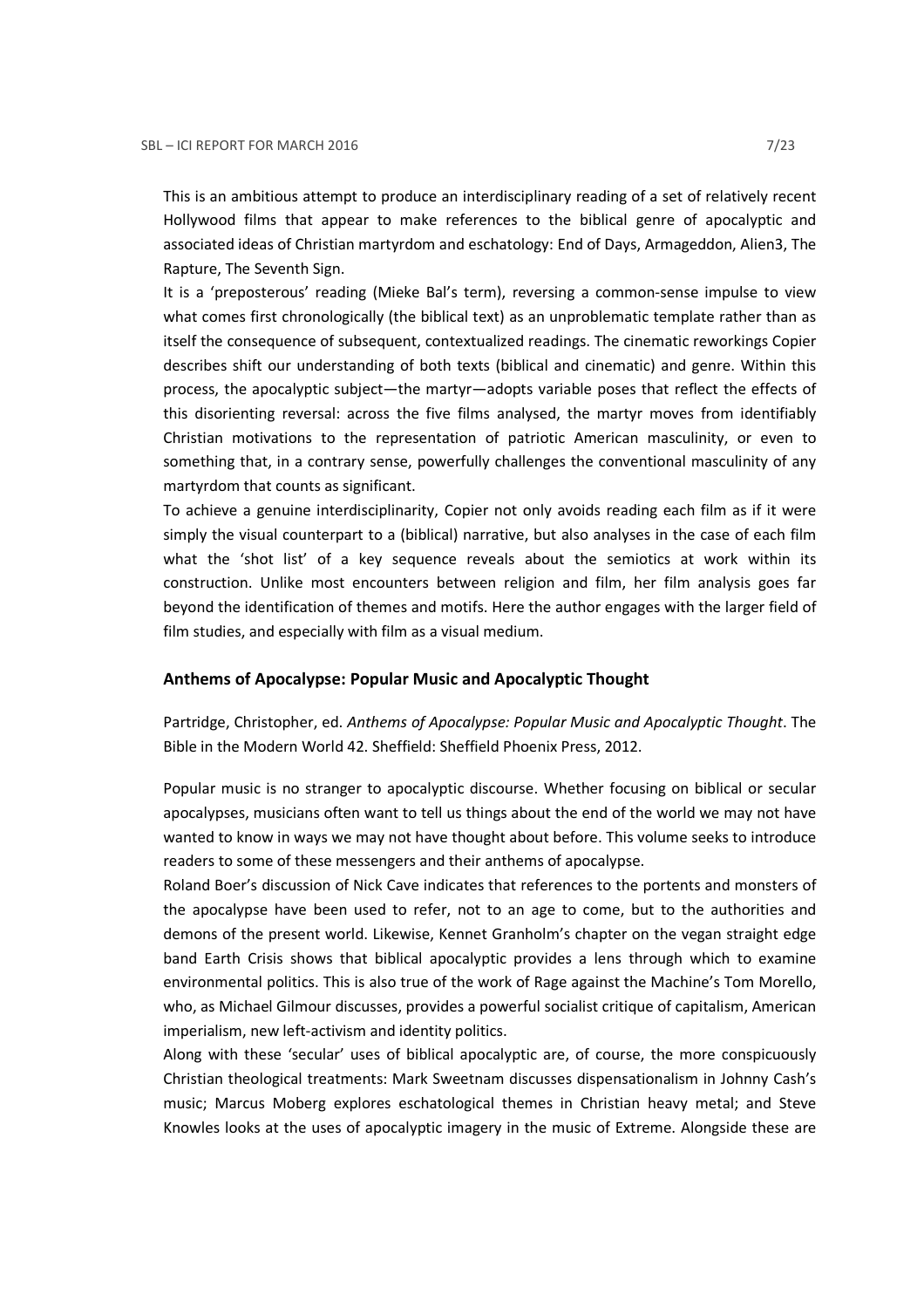the perennially popular esoteric interpretations of biblical apocalyptic thought. These are explored in Rupert Till's analysis of heavy metal and Sérgio Fava's discussion of apocalyptic folk. This is the fourth volume in the series Apocalypse and Popular Culture; see also (1) Walliss and Quinby, Reel Revelations, (2) Gribben and Sweetnam, Left Behind and the Evangelical Imagination, (3) Howard, Network Apocalypse, (5) Clanton, The End Will Be Graphic, and (6) Aston and Walliss, Small Screen Revelations.

### The End Will Be Graphic: Apocalyptic in Comic Books and Graphic Novels

Clanton, Jr. Dan W. The End Will Be Graphic: Apocalyptic in Comic Books and Graphic Novels. Bible in the Modern World 43. Sheffield: Sheffield Phoenix Press, 2012.

This collection is based on the premise that apocalyptic imagery and themes pervade not only cultural products that employ specifically biblical imagery but are also found in media that do not purport to impart biblical or even religious messages. Comic books and graphic novels are the focus here because, it is suggested, they are the medium that comes the closest to the imaginative malleability found in the history of biblical interpretation.

In Part One, the focus is on Indie/Creator-owned works. Emily Laycock demonstrates the overwhelming influence of Herbert W. Armstrong and his apocalyptic Worldwide Church of God on Basil Wolverton's work, especially his biblical art. Aaron Kashtan then introduces us to Kevin Huizenga's short 'Jeepers Jacobs', in which the title character—a theologian whose main area of research is the Christian doctrine of Hell—tries to convert an acquaintance with odd and fatal results. In her chapter, Diana Green examines Alan Moore's Promethea, a character whose purpose is to initiate an Apocalypse but whose journey is much more complicated. Finally, A. David Lewis engages humorous and profane examples of apocalyptic imagery in the recent Indie comics Battle Pope and The Chronicles of Wormwood.

Part Two examines more mainstream works and begins with Terry Ray Clark's adroit examination of how Kingdom Come utilizes both the functions and forms of ancient apocalyptic literature. Greg Stevenson then analyses a variety of texts—including X-Men: The Age of Apocalypse and issues 666 of Superman and Batman—to discern the way(s) in which the mythological language of apocalyptic and the mythology of superheroes interact. And finally, Greg Garrett provides a broad and thoughtful rumination on the two most widely read mainstream comics that deal with the End of Days: Kingdom Come and Watchmen.

This is the fifth volume in the series Apocalypse and Popular Culture; see also (1) Walliss and Quinby, Reel Revelations, (2) Gribben and Sweetnam, Left Behind and the Evangelical Imagination, (3) Howard, Network Apocalypse, (4) Partridge, Anthems of Apocalypse, and (6) Aston and Walliss, Small Screen Revelations.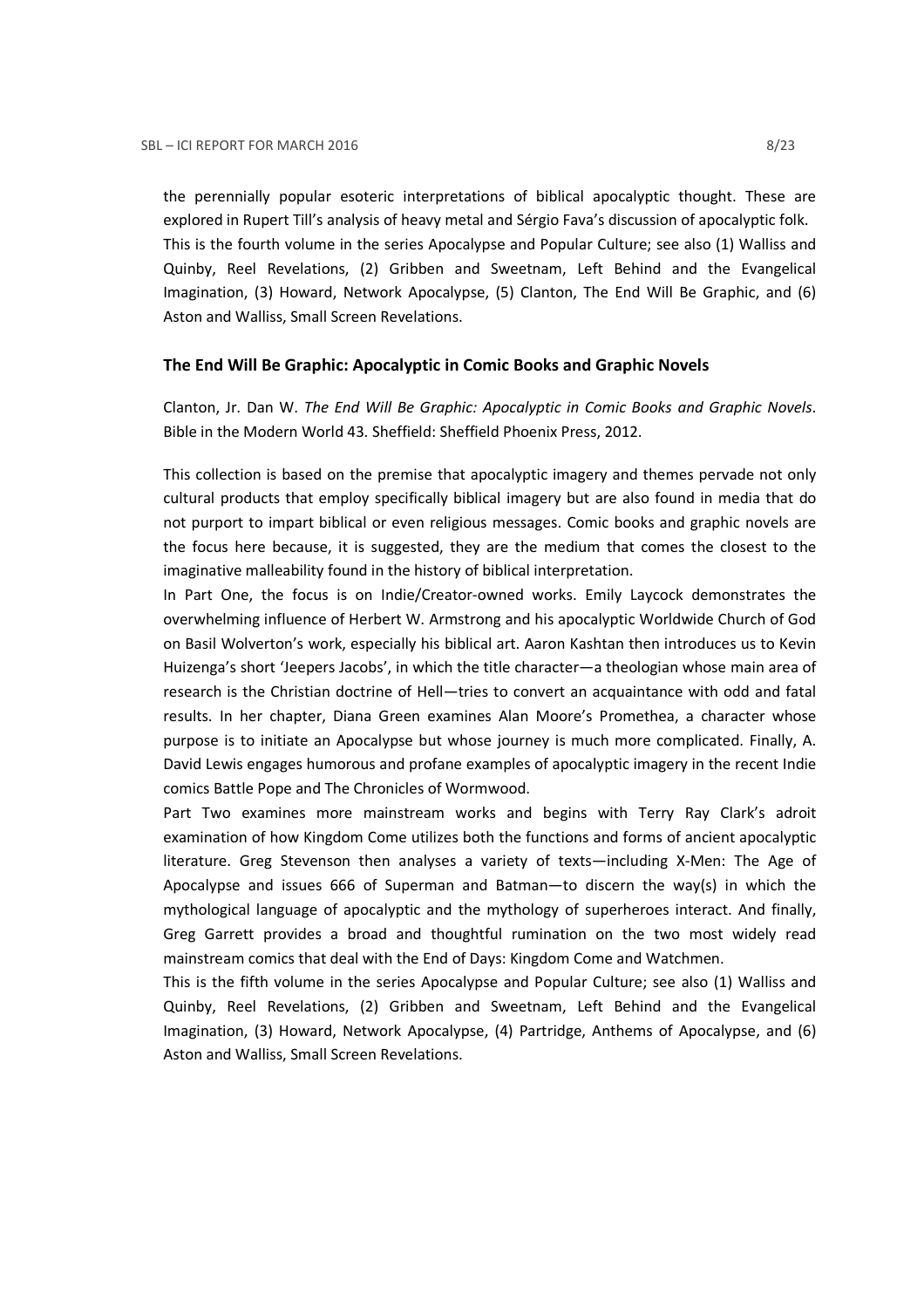### The Book of Job in Post-Holocaust Thought

Tollerton, David C. The Book of Job in Post-Holocaust Thought. The Bible in the Modern World 44. Sheffield: Sheffield: Sheffield Phoenix Press, 2012.

The story of Job's suffering has often been appealed to by those responding to the Holocaust. This book explores a rich variety of such receptions of the Book of Job, highlighting the need to appreciate the tensions present in both the biblical text of Job and in perceptions of the Holocaust's meaning. Attention is given to the often creative modes of reading used by those appealing to Job, and the presence of complex interactions between theology, textual interpretation, and historical analysis. Receptions of Job examined include those presented by key post-Holocaust thinkers such as Emil Fackenheim, Elie Wiesel and Richard Rubenstein.

Bringing together elements of biblical studies and Holocaust studies, David Tollerton shows that Job has been harnessed for an array of purposes, from asserting the continuity of Jewish faith amid the traumas of twentieth-century history, to resisting the idea that there can be any decisive religious 'answer' to the Holocaust. Despite the diversity of ways in which Job has been cited, it is shown that such reception is nonetheless controversial, doubts being repeatedly raised whether Job is appropriate to the Holocaust context. While ultimately proposing that Job does indeed have a valuable role to play, The Book of Job in Post-Holocaust Thought argues that in some cases such doubts are in order, and that some receptions should be queried on textual, historical or ethical grounds.

This book will be of interest to readers concerned with the modern reception of wisdom literature, theological responses to the Holocaust, or simply the manner in which the Bible has been used by communities attempting to make sense of modernity's darkest aspects.

### Abject Bodies in the Gospel of Mark

Villalobos Mendoza, Manuel. Abject Bodies in the Gospel of Mark. The Bible in the Modern World 45. Sheffield: Sheffield Phoenix Press, 2012.

Basing himself on Judith Butler's notion of gender, abjectness, vulnerability, and the precariousness of the human body, Manuel Villalobos offers a compelling study of a number of characters in Mark's passion narrative whom he finds to be transgressing boundaries and disrupting their assigned gender roles. He then applies the same methodology to Jesus, queering the Markan passion narrative, and concludes that because it was subject to all kinds of physical abuses Jesus' body is the way by which God becomes identified and fully implicated in the life of those who live at the margins of society.

The whole book, exegetically rich and imaginative, is grounded on a hermeneutic which Villalobos terms Del otro lado / from the other side, because it celebrates the kind of ambiguity produced by gender, racial, cultural, and ethnic otherness, interweaving (often harrowing) tales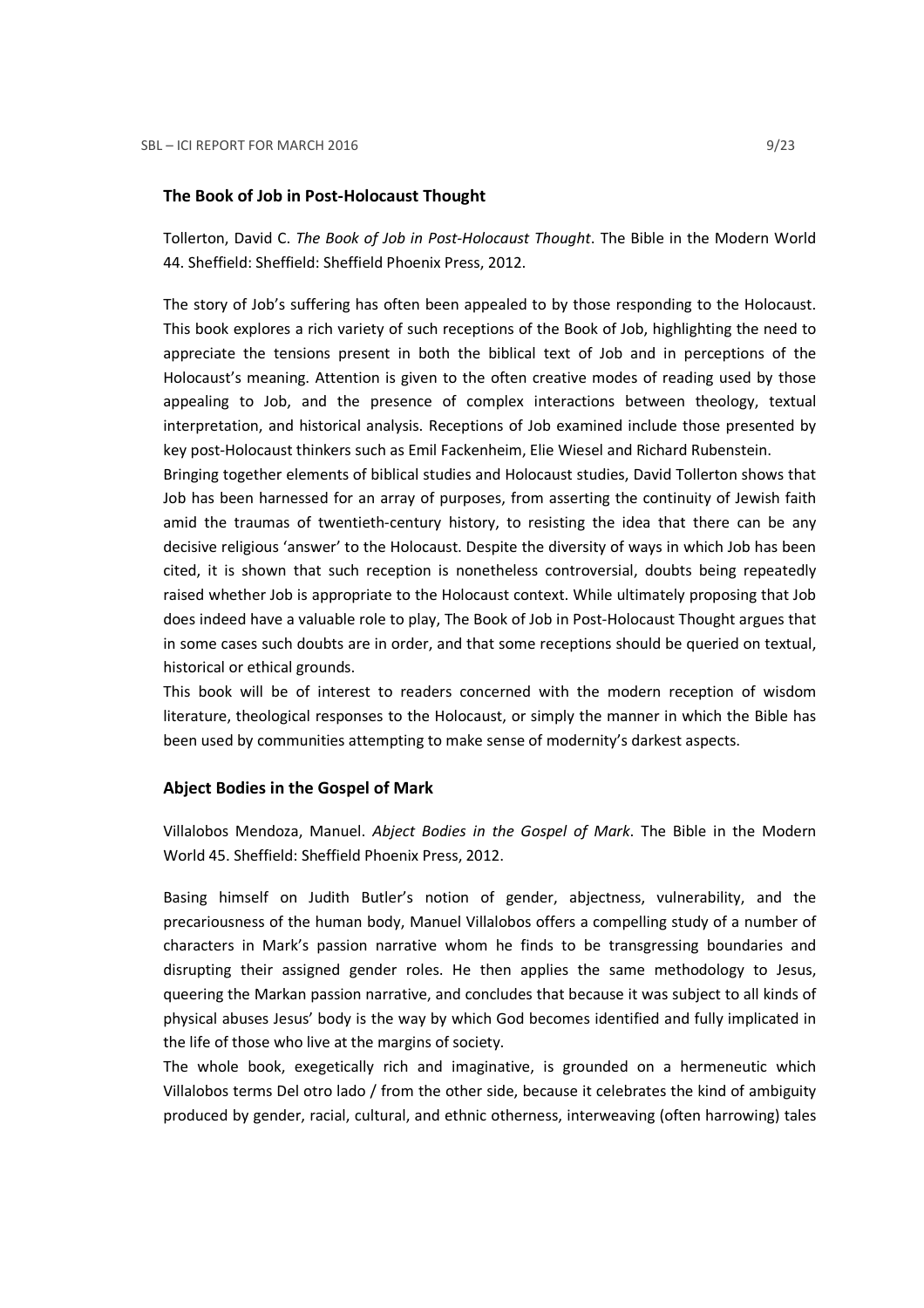of village life in Mexico with interpretations of specific Markan episodes. In so doing he hopes to initiate a dialogue between the Northern and the Southern hemispheres, a dialogue that crosses the boundaries that separate and exclude people because of economic and legal statuses and, specially, sexual orientation. The end product is a fresh and totally destabilizing reading that accomplishes the difficult task of bringing to the fore those voices neglected by the history of the interpretation of the text.

# Yearning for You: Psalms and the Song of Songs in Conversation with Rock and Worship Songs

Goodman, William. Yearning for You: Psalms and the Song of Songs in Conversation with Rock and Worship Songs. The Bible in the Modern World 46. Sheffield: Sheffield Phoenix Press, 2012.

'From your lips she drew the Hallelujah' (Leonard Cohen). Romance and sexual desire are expressed in some of today's most popular songs using religious language. Conversely, the latest Christian worship songs sometimes invite worshippers to speak to God in the language of desire and romance. Contemporary western culture and spirituality blur the boundaries between desire for God and sexual desire.

This innovative book stages a conversation first between biblical songs and then between biblical and contemporary songs. Desire for intimacy is the topic of conversation. Texts from the Song of Songs are first in dialogue with some of the Psalms, exploring their themes of desire, absence, longing, hearing, delight, feasting, physicality, mutuality and security. The circle of conversation is then widened, to consider the voices of contemporary rock and worship songs in the light of what has been uncovered in the biblical songs, and to hear what questions today's songs may ask of the ancient texts.

The biblical voices resist any suggestion, Goodman argues, that human sexual experience may be a means of encounter with God, or a sacrament of such an encounter. They also highlight the disparity in power between God and human beings which weighs against any sense of a balanced mutuality in yearning. Yet eros or romance may serve as a metaphor for a divine– human relationship, if used alongside a variety of other metaphors. At points of intersection, where they converge and conflict, these different metaphors can create a deeper understanding of the yearning for intimacy, both human and divine.

### Beyond Feminist Biblical Studies

Guest, Deryn. Beyond Feminist Biblical Studies. The Bible in the Modern World 47. Sheffield: Sheffield Phoenix Press, 2012.

In today's postfeminist, post-structuralist milieu, feminist biblical studies—despite its now wellestablished place in the discipline—can seem out on a limb, too narrowly concerned with the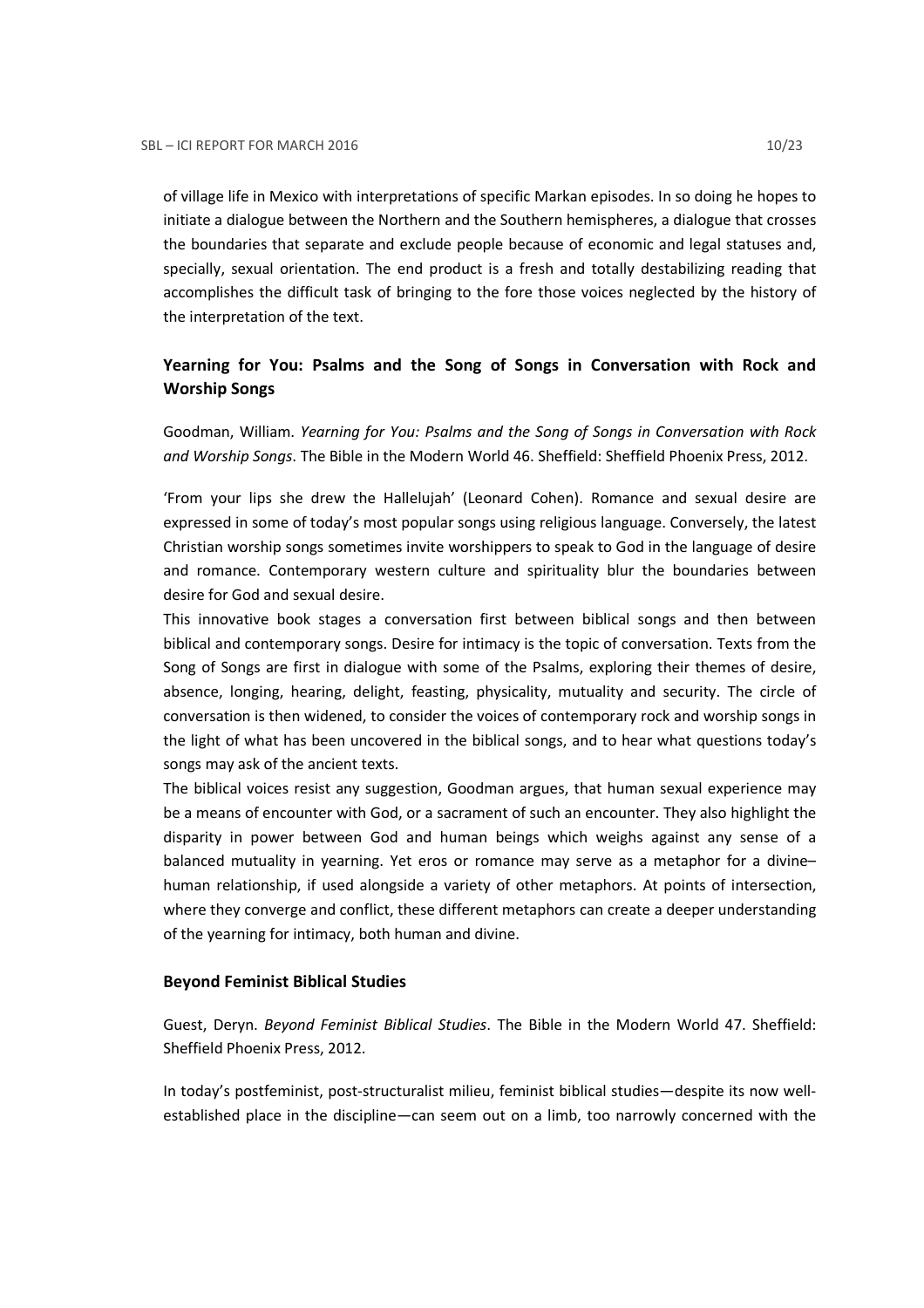interests of women: women in the text, women in history, women readers. Its connections with studies in masculinities, with queer theories, with lesbian and gay studies may appear thin and flimsy. As the current terminology shifts perceptibly to 'gender criticism', this book examines the continued place of feminist biblical studies within the discipline.

Is it now the time, Deryn Guest asks, for feminist biblical scholars to resist more strongly than ever the threats of a diluted feminist agenda and feminist politics, the erasure of women's concerns from public consciousness, the loss of autonomy for feminist space? Or is it the time to make a definite shift and abandon the language of 'feminism'?

Readers of this scintillating volume will find themselves invited into a sophisticated discussion of the question as they consider how far feminist biblical scholarship should be more inclusive of the newer critical voices emerging from trans- and intersex studies, testing the extent to which it can examine the construction of heterosexuality and make the apparatus of biblically prescribed heteronormativity an object of critical study. The book closes with the intriguing possibilities available for 'queer straight' practitioners of biblical studies with an armoury of genderqueer strategies in their hermeneutical toolbox.

### In Praise of Editing In the Hebrew Bible: Collected Essays in Retrospect

Amit, Yairah. In Praise of Editing In the Hebrew Bible: Collected Essays in Retrospect. Hebrew Bible Monographs 39. Amsterdam Studies in the Bible and Religion 4. Sheffield: Sheffield Phoenix Press, 2012.

Yairah Amit is a leading Israeli scholar of the Hebrew Bible who has published some of her articles only in Hebrew. Most of them are here translated for the first time.

As she compiled the volume, she discovered that this collection of 19 essays had a common denominator: they are all about the process of editing that has gone on in the creation of the Hebrew Bible, a process that Amit looks on with some favour. Hence her title, In Praise of Editing. The Bible, she argues, is a long carefully edited book, which means that it is not a chance agglomeration of materials bound together, but rather a complete and carefully selected library. Among the essays in this volume are: Who Decided to Open the Torah with the Creation of the Sabbath?, The Garden of Eden as Utopia, Repetition as Poetic Principle, Who Is Afraid of Multiple Voices?, Editorial Considerations Regarding Ending, Who Is Lent to the Lord? Ask the Editor, To Include or Not to Include? Editorial Considerations Regarding the Whole.

What makes this volume unique among collections of essays is her decision to add a personal preface to each article, highlighting it from an additional subjective angle. Sometimes the preface reflects her relationship to the subject and its ideology, sometimes the circumstances in which the article was written or published. At other times, readers may learn about the teachers who guided her first steps in the field, and about her own relationship to various issues in biblical research. These prefaces, she believes, show the researcher not as a rigid professional, but as a more rounded human person.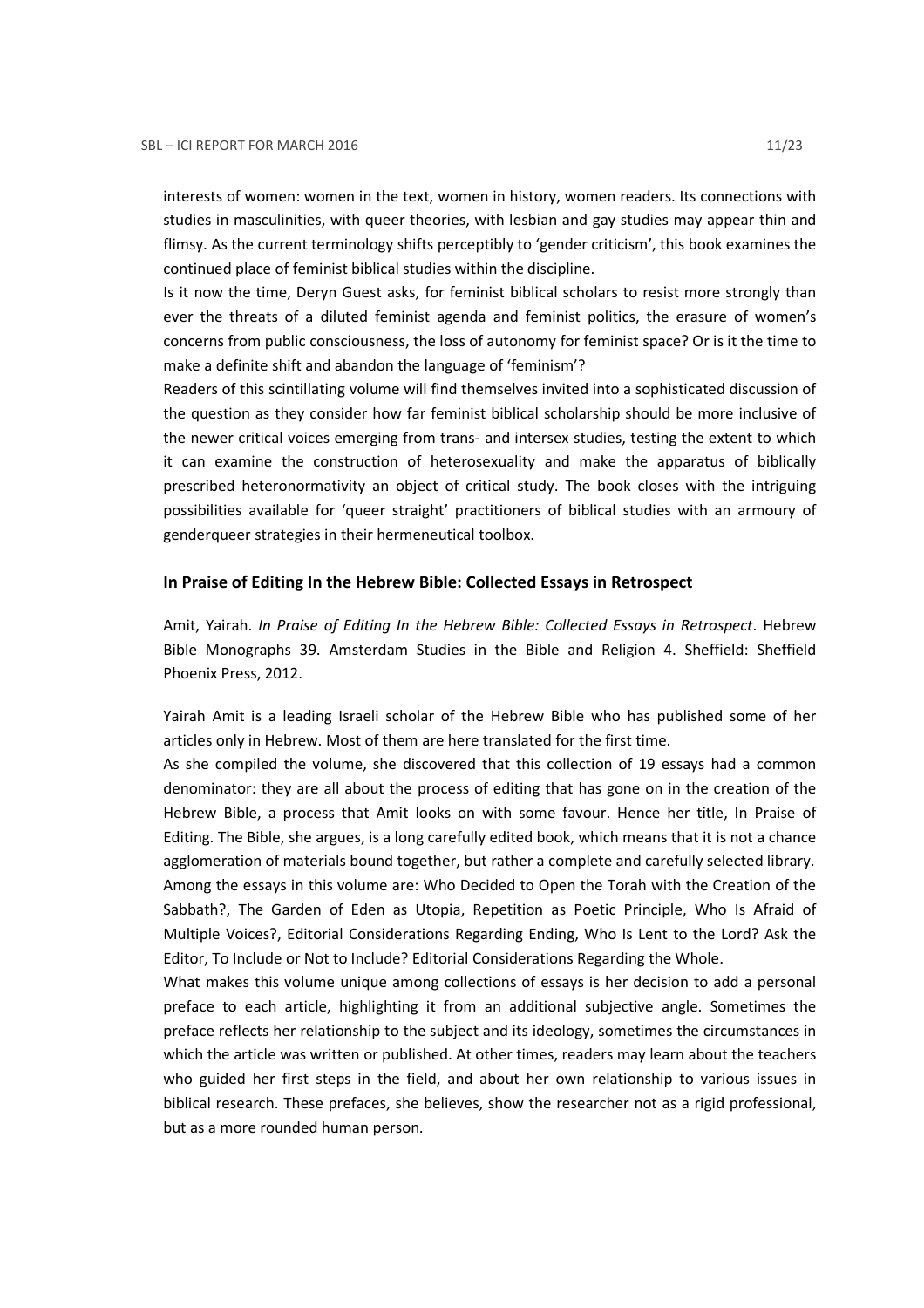### Words, Ideas, Worlds: Biblical Essays in Honour of Yairah Amit

Brenner, Athalya and Frank H. Polak, eds. Words, Ideas, Worlds: Biblical Essays in Honour of Yairah Amit. Hebrew Bible Monographs 40. Amsterdam Studies in the Bible and Religion 5. Sheffield: Sheffield Phoenix Press, 2012.

This volume brings together fourteen essays by Israeli, European and American scholars honouring the distinct contribution of Yairah Amit to the literary study of the Hebrew Bible and to her public role, fostering especially the place of the Hebrew Bible in Israeli education. In biblical studies she has made significant contributions to the study of redactional and editorial activity, which she has always viewed from a rhetorical and literary point of view. These aspects were uniquely developed in her work on the books of Judges and Chronicles, in which literary considerations always lead to the recognition of the ideology behind the redactor's work. Another key theme of hers has been overt and hidden polemics expressed or suggested by the narrative text.

The studies assembled in the present volume deal with the many aspects of Amit's work, from the biblical and post-biblical down to the mediaeval and the modern period. Central fields are the art of the redactor and inner-biblical polemics (Diana Edelman, Cynthia Edenburg, Nadav Na'aman, Meira Polliack, Dalit Rom-Shiloni), literary scrutiny (Ed Greenstein, Lillian Klein Abensohn, Frank Polak), ideology in social and religious contexts (Ehud Ben Zvi, Israel Knohl), and feminist and cultural studies in a wider sense (Athalya Brenner, Cheryl Exum, Yael Feldman, Shulamit Valler).

### The Thematic Unity of the Book of the Twelve

LeCureux, Jason T. The Thematic Unity of the Book of the Twelve. Hebrew Bible Monographs 41. Sheffield: Sheffield Phoenix Press, 2012.

'"Return to me", declares Yhwh of Hosts, "and I will return to you", declares Yhwh of Hosts.' The sentence stands at the head of the prophecy of Zechariah (1.3). But what does it mean to 'return to Yhwh?' And what does it mean that Yhwh 'will return to you'? LeCureux argues that it is this call to repentance, and Yhwh's responses to it, that form the unifying and organizing theme of return for the Book of the Twelve.

While studies on the development and composition of the Twelve have proved fruitful in recent years, this book attempts to expand on those works by looking closely at the final form of the Twelve, particularly of its opening and closing books (Hosea–Joel, Zechariah–Malachi), and the role that canonical position and theme play within the Book. This project begins by defining the function of theme in biblical books, and then compares the role theme plays in Isaiah with its role in the Twelve, before engaging in the primary task of exegesis.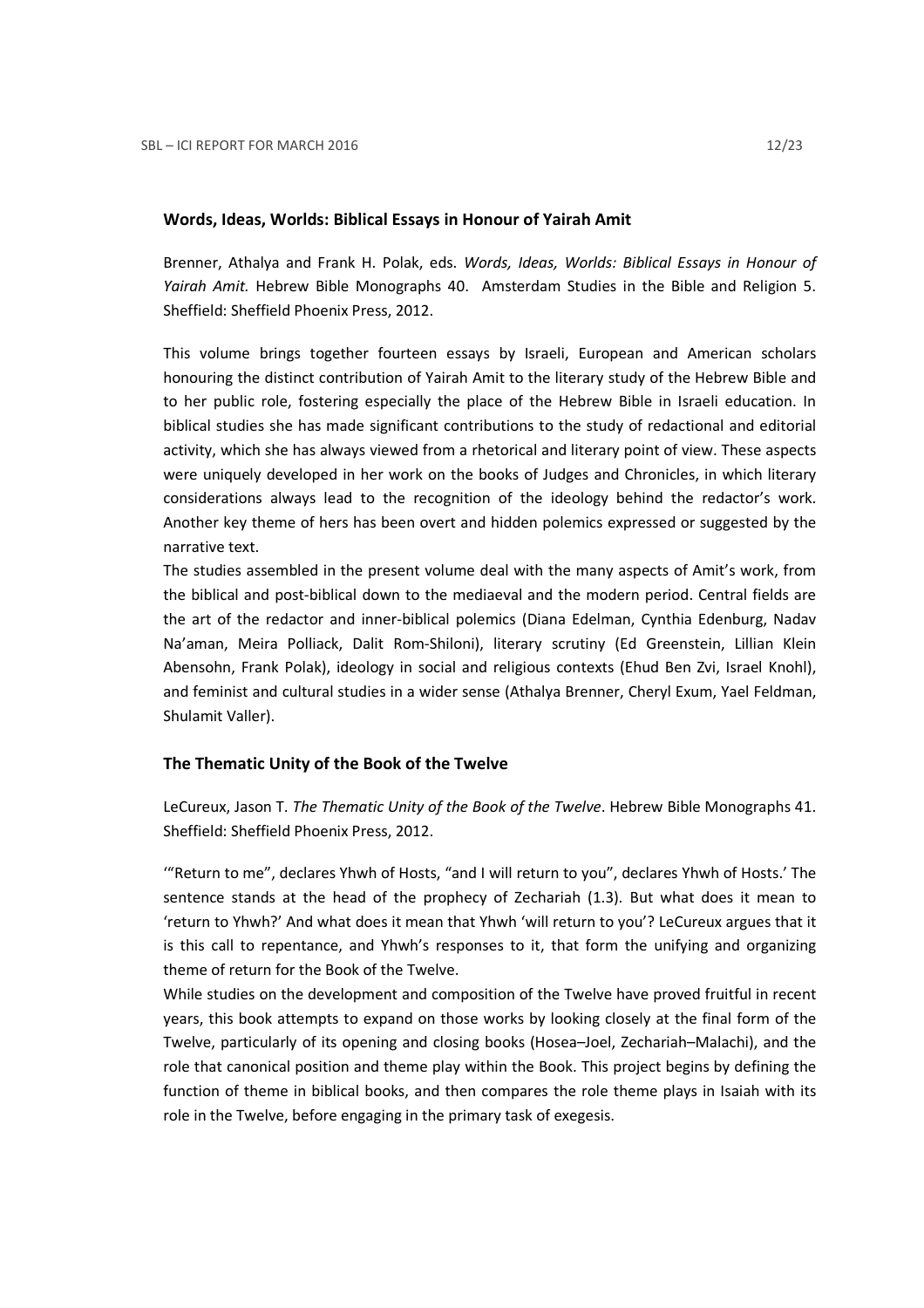LeCureux examines the use of 'return' in the Twelve, showing that it is the call to return that controls the events of the Day of Yhwh. Going further, the exegesis uncovers the links between the return imperatives of Hosea 14, Joel 2, Zechariah's own calls to return and Malachi's concluding question, 'How are we to return?'(3.7). What is ultimately revealed is the multifaceted nature of God's relationship with his people, one that involves the people's struggle to turn from covenantal disobedience toward Yhwh in repentance, as well as Yhwh's own turning from judgment toward his people in blessing.

### Joseph and Aseneth: A Christian Book

Nir, Rivka. Joseph and Aseneth: A Christian Book. Hebrew Bible Monographs 42. Sheffield: Sheffield Phoenix Press, 2012.

Joseph and Aseneth, a book of the Old Testament Pseudepigrapha, is a love story about the biblical Joseph and his Egyptian wife Aseneth which, in richly symbolic language, tells how the idol worshipper Aseneth was converted to belief in the one God. In recent decades, it has featured prominently in discussions of Second Temple Judaism as a testimony to a Hellenistic diaspora Judaism that neither observed the rules of conversion to Judaism (giyyur) nor cared much for the laws of the Torah.

Rivka Nir offers a completely different understanding. Joseph and Aseneth, she argues, teaches us nothing about Second Temple Judaism. Rather, its vocabulary, ideas, symbols and structure become fully comprehensible only when viewed against the background of Syriac Christianity of the third and fourth century. In this setting, Aseneth and Joseph are symbolic and typological images: Aseneth symbolizes the church, Joseph is a prototype of Christ, and their marriage is a symbolic representation of the eternal marriage between Christ and the church. Aseneth's religious transformation should be understood as conversion to Christianity, an example for polytheists to follow. Turning our attention to the central role virginity plays in the story, Nir addresses the problematic scene of the honeycomb and the bees, reading it as a call to those joining the church to take a vow of virginity and resolve to lead a life of sexual abstinence.

Through Nir's detailed analysis of the symbols and metaphors of Joseph and Aseneth in a Christian context, the book coalesces into a tightly integrated and meaningful whole, on both the theological and the symbolic levels.

### The Book of Isaiah: Its Composition and Final Form

Berges, Ulrich F. The Book of Isaiah: Its Composition and Final Form. Hebrew Bible Monographs 46. Sheffield: Sheffield Phoenix Press, 2012.

Study of the book of Isaiah has in recent times been strongly marked by a tension between synchronic and diachronic approaches. The first is favoured mainly by English-speaking, the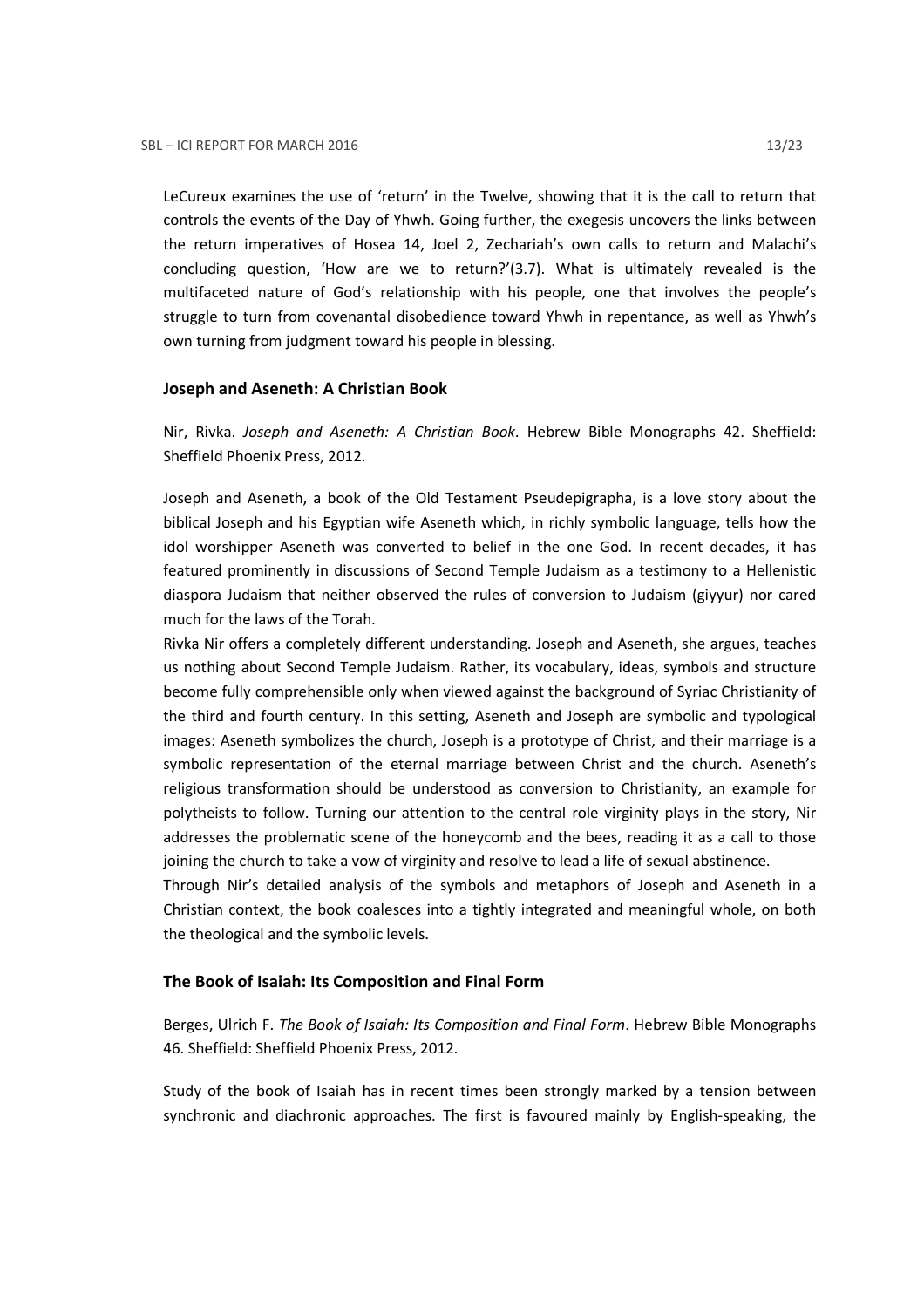second by German-speaking scholars. Berges's book attempts to mediate between the two poles, arguing that the final form analysis and the tracing of the development of that form are deeply interdependent.

This new research paradigm is applied here to the entire text of the book of Isaiah. Berges works consistently from the synchronic to the diachronic and back again to the evolved synchronous final form. Features that have been repeatedly observed—the cross-connections, key word associations, resumption of themes, and especially the bracketing of the book by chaps. 1 and 66—are traces of a deliberate interweaving of various small compositions as well as of larger literary redactions.

The paradigm most suited to the book of Isaiah in all its complexity is not that of one comprehensive overall structure or final redaction, but that of smaller compositions that build on one another, come into conversation with one another, and, each in its own way, bring into play specific contemporary problems. We should not force a common thematic denominator on the book, but it becomes clear that Jerusalem and Zion belong to the basic tenor of the book of Isaiah as it was developed and refashioned through the centuries.

# Making a Difference: Essays on the Bible and Judaism in Honor of Tamara Cohn Eskenazi

Clines, David J.A., Kent Harold Richards, and Jacob L. Wright, eds. Making a Difference: Essays on the Bible and Judaism in Honor of Tamara Cohn Eskenazi. Hebrew Bible Monographs 49. Sheffield: Sheffield Phoenix Press, 2012.

Tamara Cohn Eskenazi has a special place in contemporary biblical scholarship. Among the first to bring a focus of scholarly attention to the period of ancient Israel's creativity after the Exile, she has also been a leader in foregrounding the Jewish tradition within the interpretative discourse of biblical scholars. And as a woman scholar, she has advanced the study of issues in the Hebrew Bible that impinge on the concerns of women ancient and modern.

Tamara Eskenazi was awarded the 2008 National Jewish Book Award for her volume The Torah: A Women's Commentary and the 2011 National Jewish Book Award in Women's Studies for her commentary on Ruth in the Jewish Publication Society Bible Commentary series.

The 26 articles offered to Tamara Eskenazi by her friends in this volume represent the range of her interests in all things biblical and Jewish. From the Book of Genesis to the New Testament to modern Hebrew fiction, from technical studies on the prophets or Qumran to penetrating insights on her beloved philosopher Levinas, this volume beautifully represents the range and depth of Jewish culture.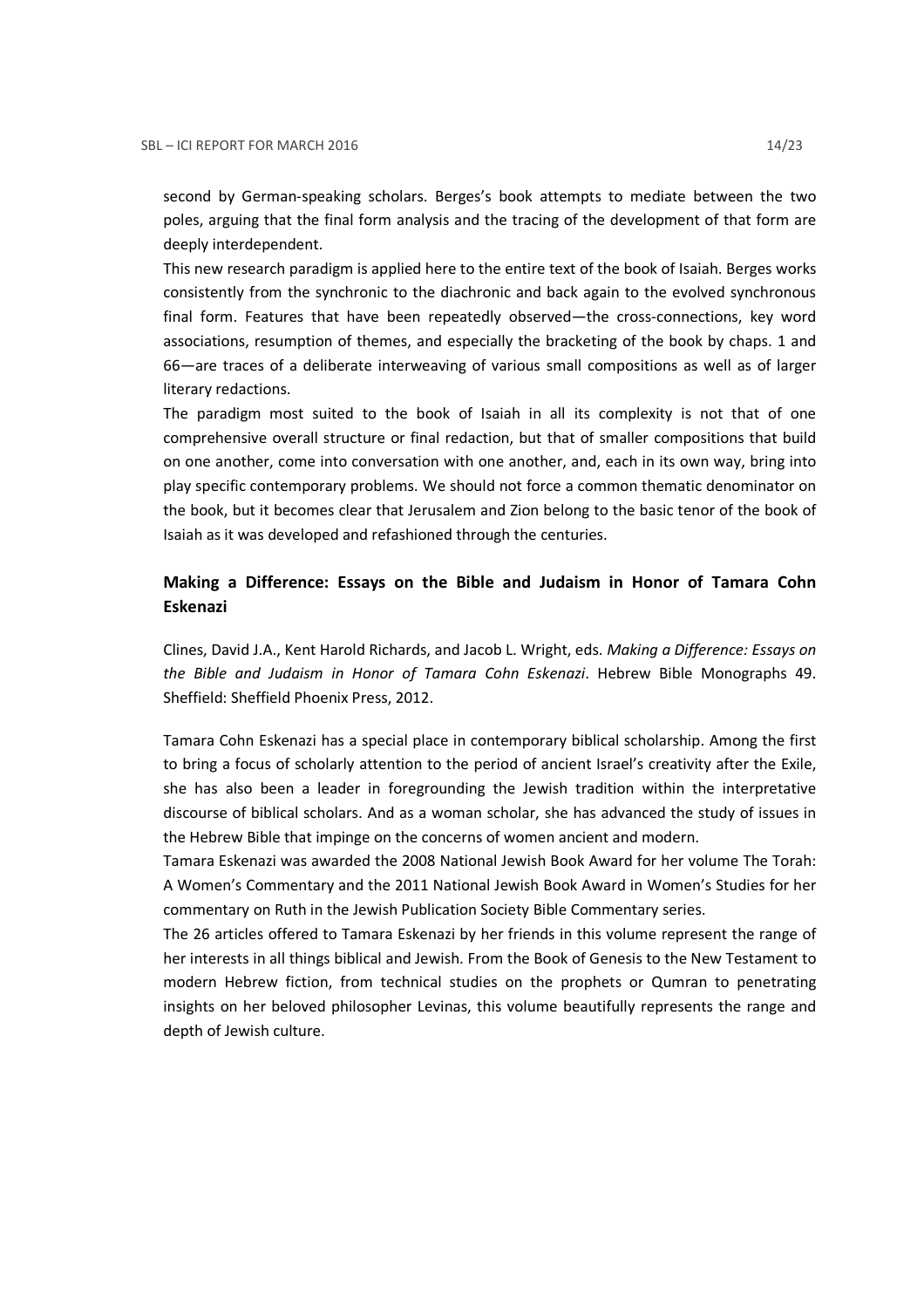# The Death of Judas: The Characterization of Judas Iscariot in Three Early Christian Accounts of his Death

Robertson, Jesse E. The Death of Judas: The Characterization of Judas Iscariot in Three Early Christian Accounts of His Death. New Testament Monographs 33. Sheffield: Sheffield Phoenix Press, 2012.

Images of Judas across the centuries of Christian interpretation predominantly depict him as an object of horror and condemnation. Some modern interpreters have argued, however, that details about Judas in the canonical Gospels, such as his remorse and suicide, are tragic elements that vindicate Judas, to some extent at least. In addition, the recent discovery of the Gospel of Judas has provided further evidence that even in antiquity there were widely differing views of Judas. The question of the characterization of Judas in early Christianity remains open. Ancient rhetorical handbooks and countless examples from the literature of the Greco-Roman

period reveal that death-accounts were regarded as fertile opportunities for shaping the characterization of a figure. Authors and audiences shared the expectation that the manner of a person's death revealed character. This insight provides a new window into the interpretation of Judas in the early Christian era, since three accounts of the death of Judas have survived from before 150 CE through the Gospel of Matthew, the Acts of the Apostles, and the fragments of Papias.

Strategies for encomium and invective, and other elements of Greco-Roman and Jewish literary portraiture, vividly reveal the character-shaping significance of the details in the accounts of Judas's death. His final words, final actions, and the mode of his death—whether suicide by hanging, falling headlong and bursting, or swelling to the size of a wagon—all would have been understood to signify Judas's inner qualities and indicate his moral worth. To ancient auditors, the characterization of Judas in these texts could lead only to the assessment of Jesus, 'Woe to that one by whom the Son of Man is betrayed! It would have been better for that one not to have been born' (Matt. 26.24).

### The Gospel According To Luke: All Flesh Shall See God's Salvation

Carey, Greg. The Gospel According To Luke: All Flesh Shall See God's Salvation. Phoenix Guides to the New Testament 3. Sheffield: Sheffield Phoenix Press, 2012.

Greg Carey's guide equips readers to develop their own informed assessments of Luke's Gospel. The book begins with an inductive exposition of Luke's singular approach to composing a story about Jesus, examining its use of Mark, clues to its social setting, and its distinctive literary strategies.

Recognizing that many readers approach Luke for theological and religious reasons, while many others do not, a chapter on 'Spirit' addresses Luke's presentation of the God of Israel, how the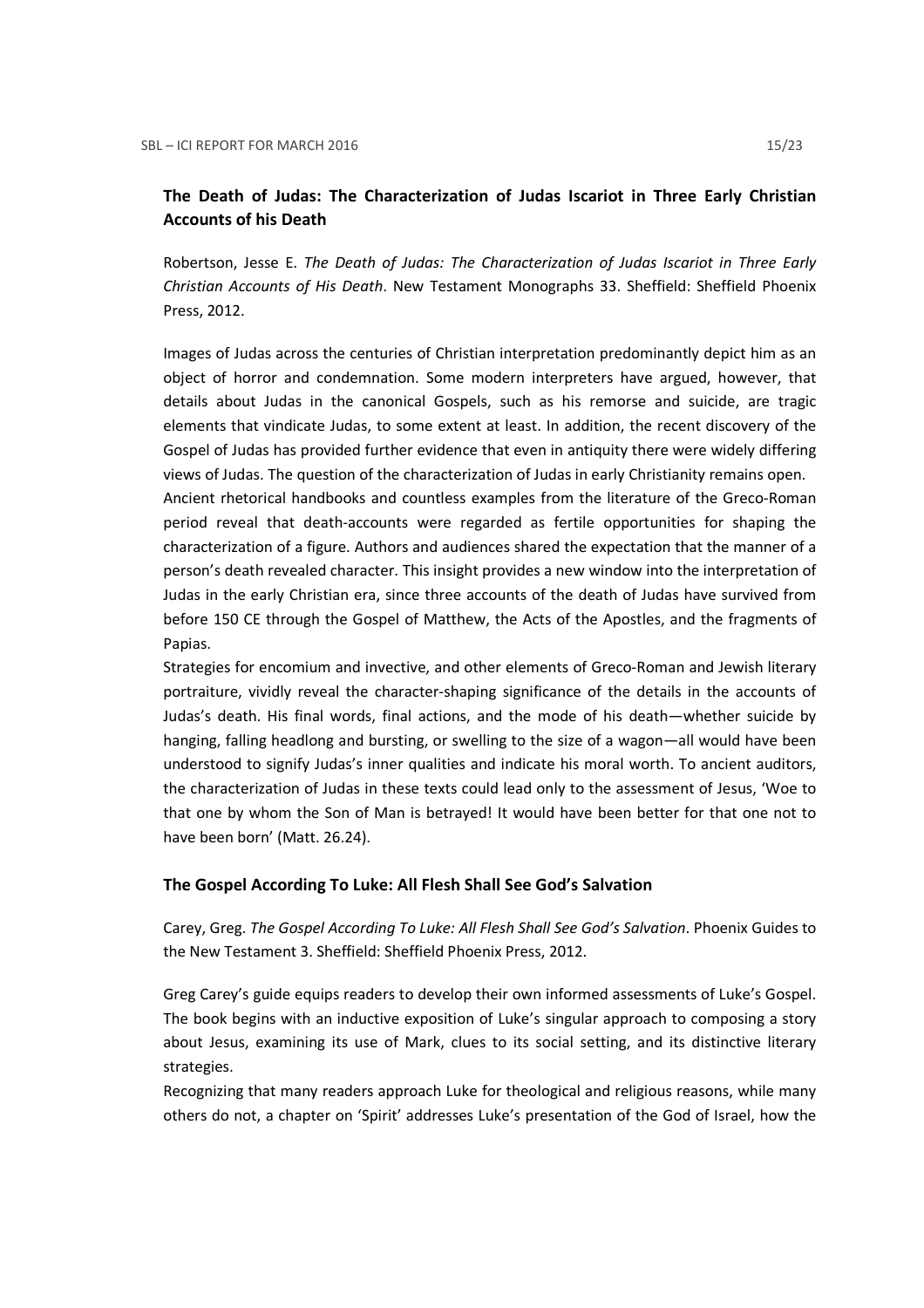Gospel ties salvation to the person of Jesus, and how the problems of sin and evil find their resolution in the kingdom of God and in community of those who follow Jesus. A chapter on 'Practice' examines the Gospel's vision for human community. While many readers find a revolutionary message in which women, the poor, Gentiles and sinners find themselves included and blessed in Luke's Gospel, this volume calls attention to inconsistencies and tensions within the narrative. Luke does speak toward inclusion, Carey argues, but not in a revolutionary way. Could it be that the Gospel promises more than it delivers? Carey suggests that Luke speaks to people of relative privilege, challenging them toward mercy and inclusion rather than toward fundamental social change. An Epilogue reflects upon contemporary readers of Luke, most of whom enjoy privilege in their own right, and how they may respond to Luke's story.

With literary sensitivity, this guide accompanies readers through questions of religious and social interest, offering balanced assessments of the major topics and debates in contemporary interpretation.

### The Letters of Jude and Second Peter: Paranoia and the Slaves of Christ

Aichele, George. The Letters of Jude and Second Peter: Paranoia and the Slaves of Christ. Phoenix Guides to the New Testament 19. Sheffield: Sheffield Phoenix Press, 2012.

This book, one of the first in the new series of Phoenix Guides to the New Testament, offers a compact introduction to two of the shortest writings of the New Testament, Jude and 2 Peter. These are among the most intensely disliked books of the Bible, though there are other readers who admire and reverently follow them.

There are very strong similarities between Jude and 2 Peter, and it appears that the letter of Jude was almost entirely 'plagiarized' by the letter of Second Peter. In both of them Jesus Christ is called the 'master', with a Greek word that means 'slave-owner', and the authors of both books refer to themselves and other Christians as the slaves of Christ. Furthermore, both writings report situations of paranoid fear within Christian communities of their time as they picture heretical infiltrators who threaten to pervert and perhaps even destroy the community.

This Guide surveys the more important historical, socio-cultural, theological, and literary factors we must grapple with in understanding these two letters. George Aichele's main approach is the method of semiotics, examining signifying mechanisms in each of the texts both independently and when they are read together. In an adventurous excursion, the letter of Jude is read intertextually with the classic science fiction/horror film, Invasion of the Body Snatchers (Siegel 1956), in order to explore the dynamics of paranoia.

### Isaiah: The Prophet and his Book

Berges, Ulrich F. Isaiah: The Prophet and His Book. Classic Reprints. Sheffield: Sheffield Phoenix Press, 2012.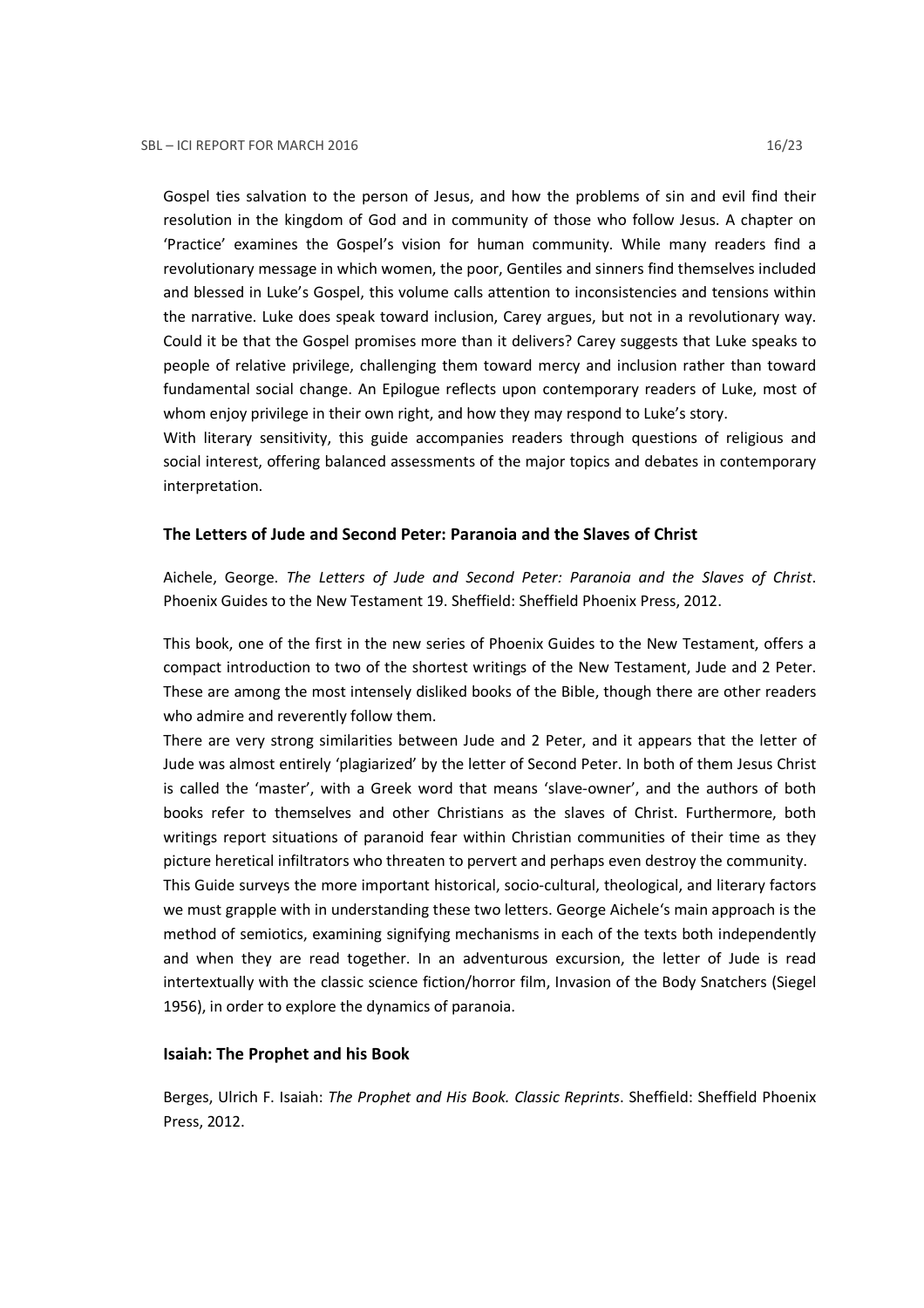The book of Isaiah presents one of the most challenging pieces of literature in the Hebrew Bible. Over a period of some four hundred years (from the end of the eighth century down to the end of the fourth century BCE), the great prophet Isaiah and his disciples in the Assyrian period, as well as later scholars in Babylonian and Persian times, worked on this marvellous prophetic text. In its final form it resembles a mediaeval cathedral constructed by many gifted people across the centuries. Each piece has its own history, place and function in the whole structure.

In this lucid study, Berges interprets the scroll of Isaiah as a 'literal cathedral', written by many hands and empowered by the experience of sorrow and disaster, liberation and joy. In the centre of the book (Isaiah 36–39) and of its theology stands the threat and redemption of Zion. The nations that in the first part were taking action against God's city are invited to join the exiled and dispersed people of Israel as it travels home. The reader too is called to journey the same path and to join the congregation of Israel and the nations on their way to the New Jerusalem – not in heaven but on a renewed earth.

Methodologically, the book combines synchronic and diachronic perspectives and paves the way to a fruitful conversation between them. The vast reception history of the Book of Isaiah in the Septuagint, the New Testament, and in rabbinic and Christian traditions, as well as in painting and music, is also illustrated by some of the most illuminating examples.

# Plotted, Shot, and Painted: Cultural Representations of Biblical Women, Second Edition

Exum, J. Cheryl. Plotted, Shot, and Painted: Cultural Representations of Biblical Women. 2nd rev. ed. Classic Reprints. Sheffield: Sheffield Phoenix Press, 2012.

Plotted, Shot, and Painted stakes out new territory for feminist biblical criticism. It considers what happens to biblical women in popular culture, in art and in film, and it foregrounds questions about how gender interests affect interpretation and about the roles and responsibilities of commentators and readers. This second revised edition contains an additional chapter, 'Lot and his Daughters', and an expanded chapter on Delilah.

### Dictionary of the Bible and Western Culture

Beavis, Mary Ann, and Michael J. Gilmour, eds. Dictionary of the Bible and Western Culture. Sheffield: Sheffield Phoenix Press, 2012.

Consumers of culture in the modern world  $-$  high culture or popular culture  $-$  discover before long that the Bible, its tales and its characters and its idioms, is woven into the culture. Most of us wish we knew the Bible better, and are often at a loss to know what the biblical source or reference is to phrases or ideas we encounter.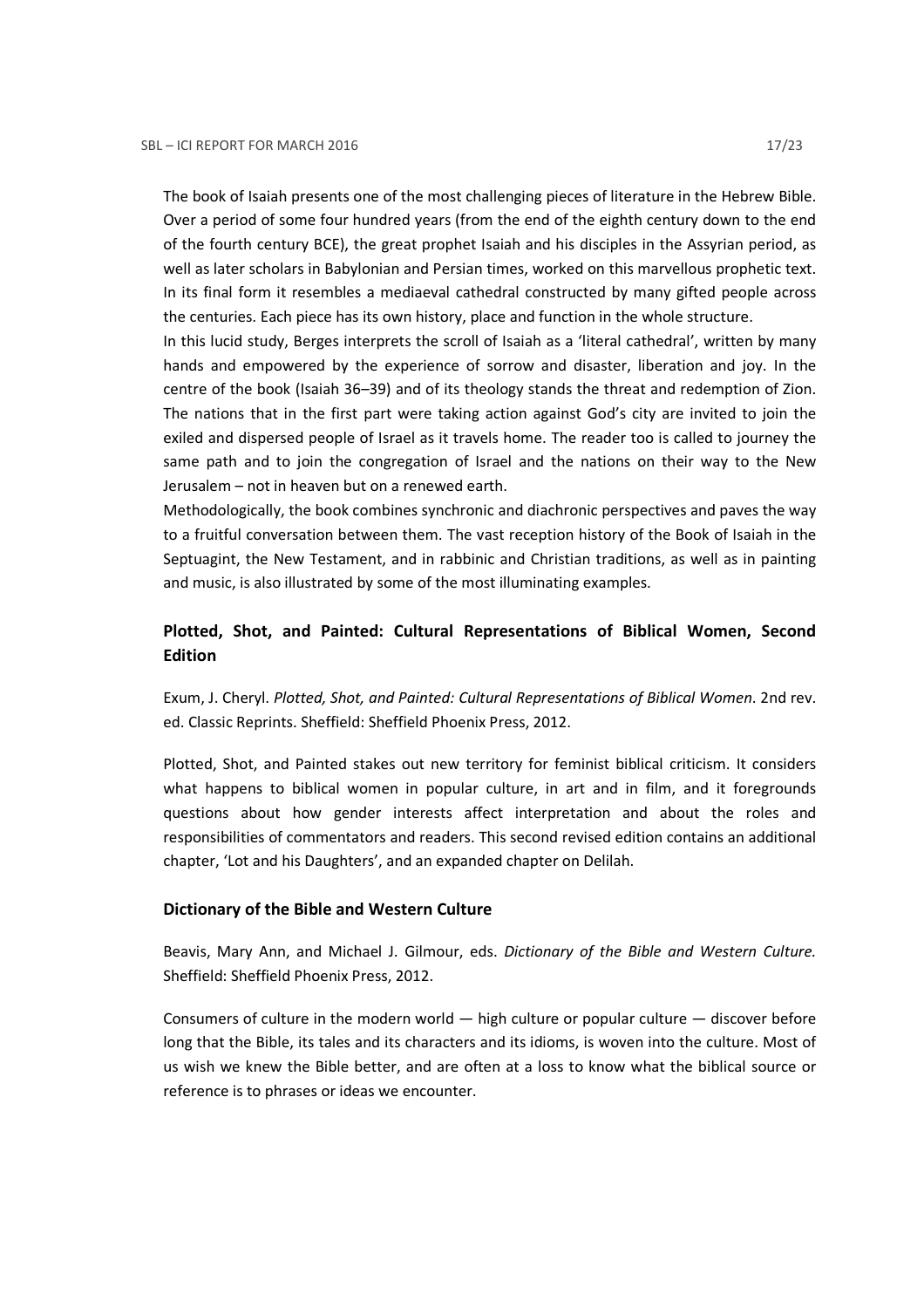The editors of this unique volume have seen the need for an easy-to-use reference guide for those needing to track down information on characters, phrases, places, and concepts originating in the Bible. They assembled 200 scholars to write 1000 encyclopaedia entries on such biblical backgrounds to Western culture. The contributors to the volume have in mind readers without the specialization of formal biblical studies, and even those not familiar with the Bible's basic content. The presentation is twofold: entries begin with discussion of biblical terms in their original settings, and then illustrate occasions when those terms reappear in later cultural artefacts. This volume is then a dictionary of the reception of the Bible in later Western artistic and intellectual expression.

There is a great deal here to explore and discover; turning these pages will prove illuminating not only as an introduction to biblical literature but also as a demonstration of the Bible's persistent contributions to our cultural heritage.

### Learning Biblical Hebrew Interactively: Volume 1, Units 0-6. Student Edition

Overland, Paul. Learning Biblical Hebrew Interactively: Volume 1, Units 0-6. Student Edition. Sheffield: Sheffield Phoenix Press, 2014.

The fruit of several years' research and development, field-tested by teachers without experience of conversation in Hebrew as a spoken language, Paul Overland's new Hebrew textbook is startlingly original and immediately accessible and attractive. Its foundation is the theory and practice of Second Language Acquisition (SLA), which orients grammar so as to empower the student's capacity for reading, hearing and expressing in Biblical Hebrew.

Learning Biblical Hebrew Interactively offers a set of activities structured on a serialized narrative inspired by the book of Jonah. Working through it, the student acquires facility in communicating in Hebrew by expressing opinions, accomplishing tasks, or asking others to do something. It is a hands-on, interactive learning experience, hugely various, enhanced by its 230 illustrations and photos, and numerous inserts headed 'Did you know that …?' featuring interesting aspects of Hebrew culture.

There are two volumes, which can be bought separately, and a version of the student edition that is designed for the instructor, with hints on how to use the textbook in a class setting.

### Learning Biblical Hebrew Interactively: Volume 2, Units 7-11. Student Edition

Overland, Paul. Learning Biblical Hebrew Interactively: Volume 2, Units 7-11. Student Edition. Sheffield: Sheffield Phoenix Press, 2014.

The fruit of several years' research and development, field-tested by teachers without experience of conversation in Hebrew as a spoken language, Paul Overland's new Hebrew textbook is startlingly original and immediately accessible and attractive. Its foundation is the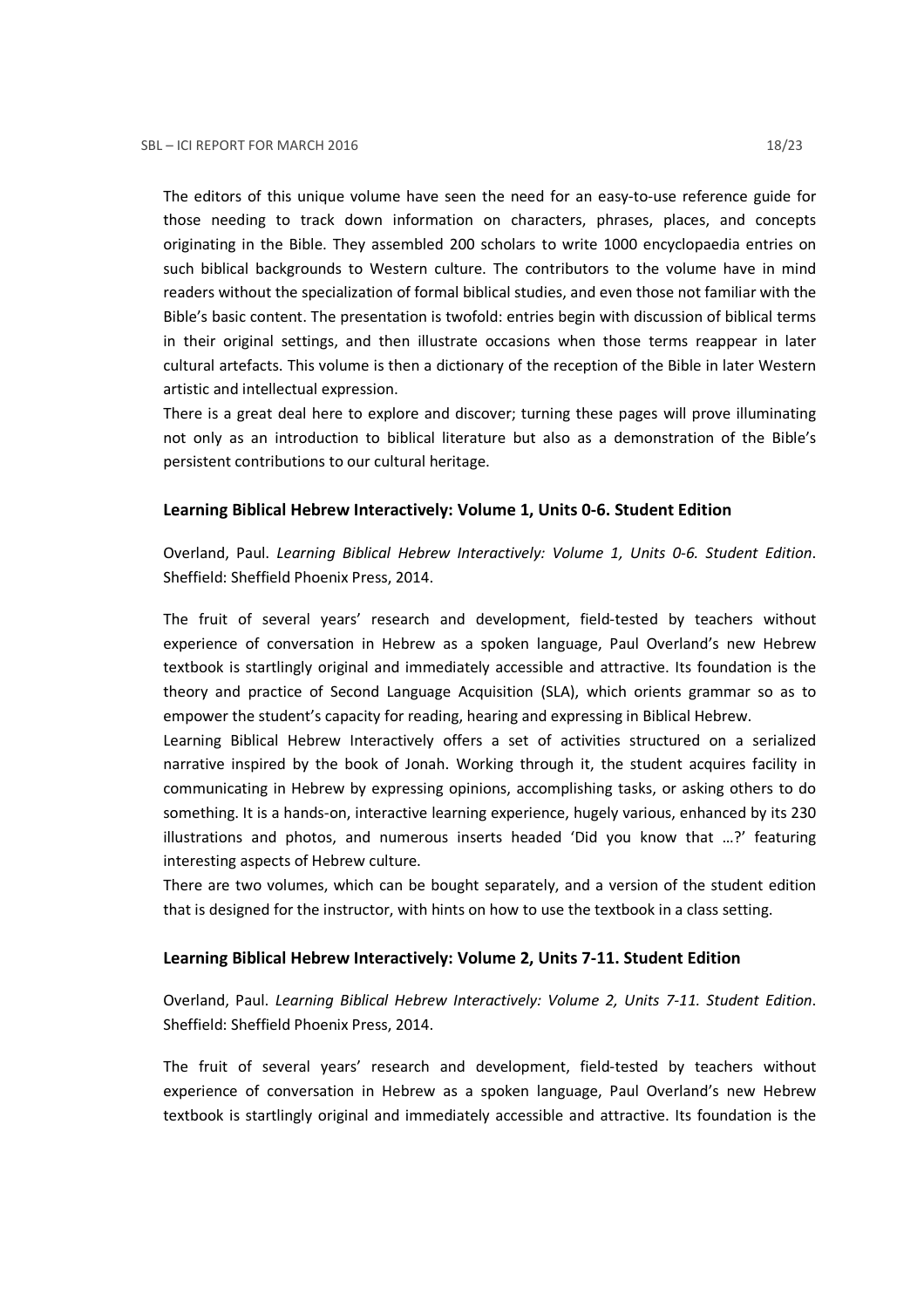theory and practice of Second Language Acquisition (SLA), which orients grammar so as to empower the student's capacity for reading, hearing and expressing in Biblical Hebrew.

Learning Biblical Hebrew Interactively offers a set of activities structured on a serialized narrative inspired by the book of Jonah. Working through it, the student acquires facility in communicating in Hebrew by expressing opinions, accomplishing tasks, or asking others to do something. It is a hands-on, interactive learning experience, hugely various, enhanced by its 230 illustrations and photos, and numerous inserts headed 'Did you know that …?' featuring interesting aspects of Hebrew culture.

There are two volumes, which can be bought separately, and a version of the student edition that is designed for the instructor, with hints on how to use the textbook in a class setting.

#### Teaching the Bible in the Liberal Arts Classroom

Webster, Jane S., and Glenn S. Holland, eds. Teaching the Bible in the Liberal Arts Classroom. Sheffield: Sheffield Phoenix Press, 2012.

Teaching biblical studies in the undergraduate liberal arts classroom poses many challenges. Do biblical studies deserve a place at a secular liberal arts college? In church-affiliated colleges, should courses in Bible toe the denominational line? Can we claim that biblical studies advance the goals of liberal education, whatever we might think they are?

On a more practical level, how can an instructor engage the attention of students who are taking a course in biblical studies only to fulfill a requirement? How best to begin with students from non-religious backgrounds who begin a course with no real knowledge of the Bible at all? How best to deal with students who already think they know what the Bible is all about, and resist any ideas or approaches that might threaten their ideas?

This collection of pedagogical essays reflects the practical experience of instructors who have spent years teaching biblical studies successfully to undergraduates at liberal arts colleges. The essays address both methodological approaches and specific classroom strategies for teaching biblical studies effectively in a way that advances the skills of thinking and expression that are essential to a liberal arts education. The product of several years of conversation among working professors from an array of liberal arts colleges, these essays offer insights and inspiration for biblical studies instructors who work in a very specific and demanding academic environment.

#### (h) ICI TEACHING COLLABORATION PROGRAM

In order to facilitate the exchange of scholars and institutions in biblical studies across the globe, a teaching collaboration program is run by the ICI. The facility consists of lists of scholars and institutions interested in exchanges that are made available on the SBL website. See: http://sbl-site.org/educational/ICITeaching.aspx. If you or your institution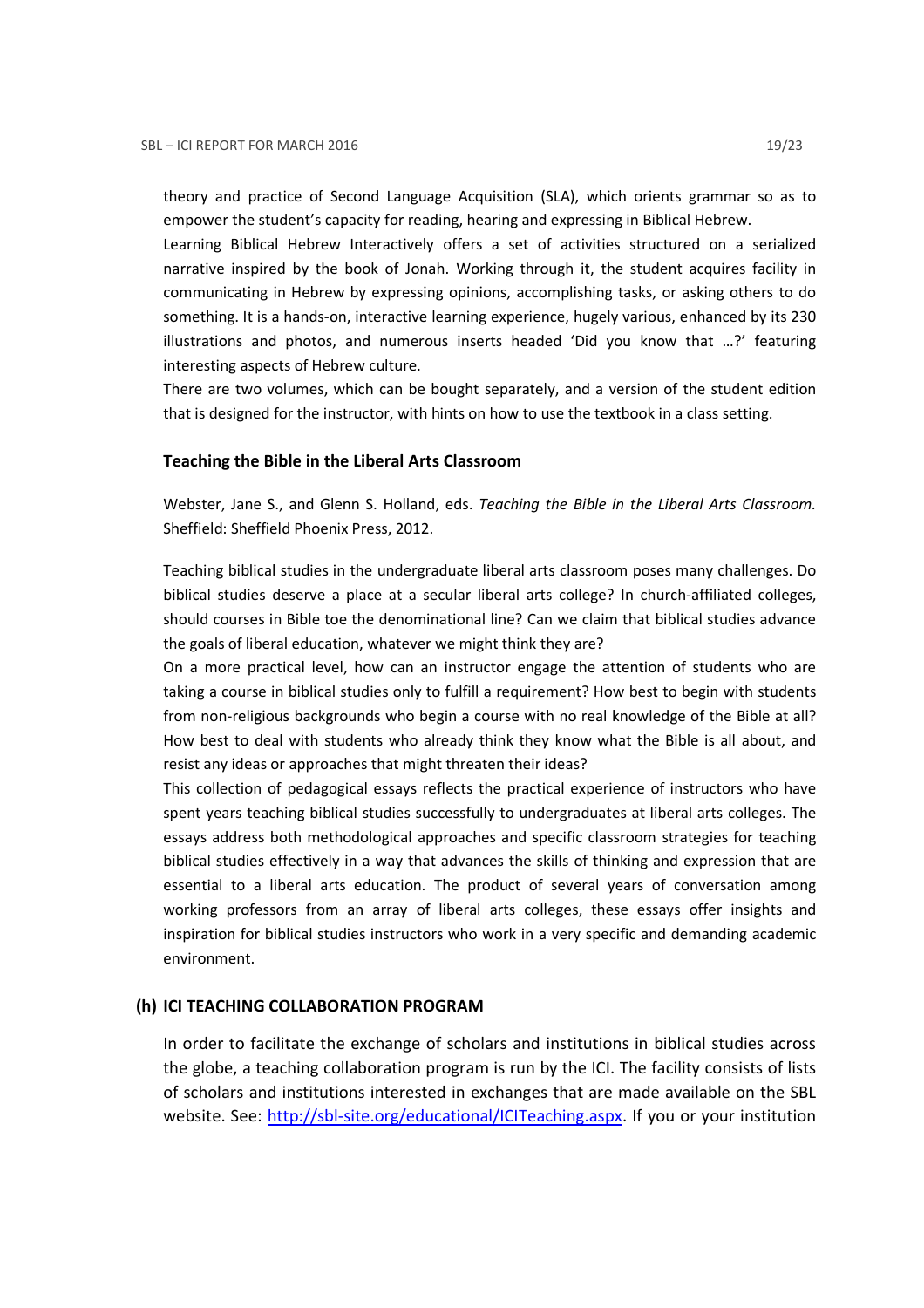is interested in such collaboration, please visit the site and enroll yourself in these lists. For more information, contact Tim Langille.

## (i) JOURNAL OF BIBLICAL LITERATURE (JBL) ARCHIVE

Take note that an archive with JBL articles from volume 122.1 of 2003 through volume 130.1 of 2011 is available online to people accessing the SBL website from any ICI country. See http://www.sbl-site.org/publications/ICI\_JBLarchive.aspx. All articles in those volumes can be downloaded for free!

# (j) THE SBL WEBSITE

Please take note that the SBL website has a new look, reflecting the new corporate identity and logo of the organization. Check out the new functionality and discover all the wonderful resources available there.

The SBL website (on the SBL Press page) has a facility where one can search the full text of all SBL books! For this very convenient tool, see: http://sbl-site.org/publications/default.aspx

For searching reviews of a vast number of academic publications, see the website of Review of Biblical Literature (RBL) at (you have to log in with your membership number): http://www.bookreviews.org/

# (k) EVENTS

The SBL maintains a significant list of events taking place anywhere in the globe. For the full list please go to http://www.sbl-site.org/meetings/events.aspx

A selection of events is listed below—mainly those taking place in ICI regions.

Please provide information on conferences in your region, including calls for papers, to Sharon Johnson at sharon.johnson@sbl-site.org.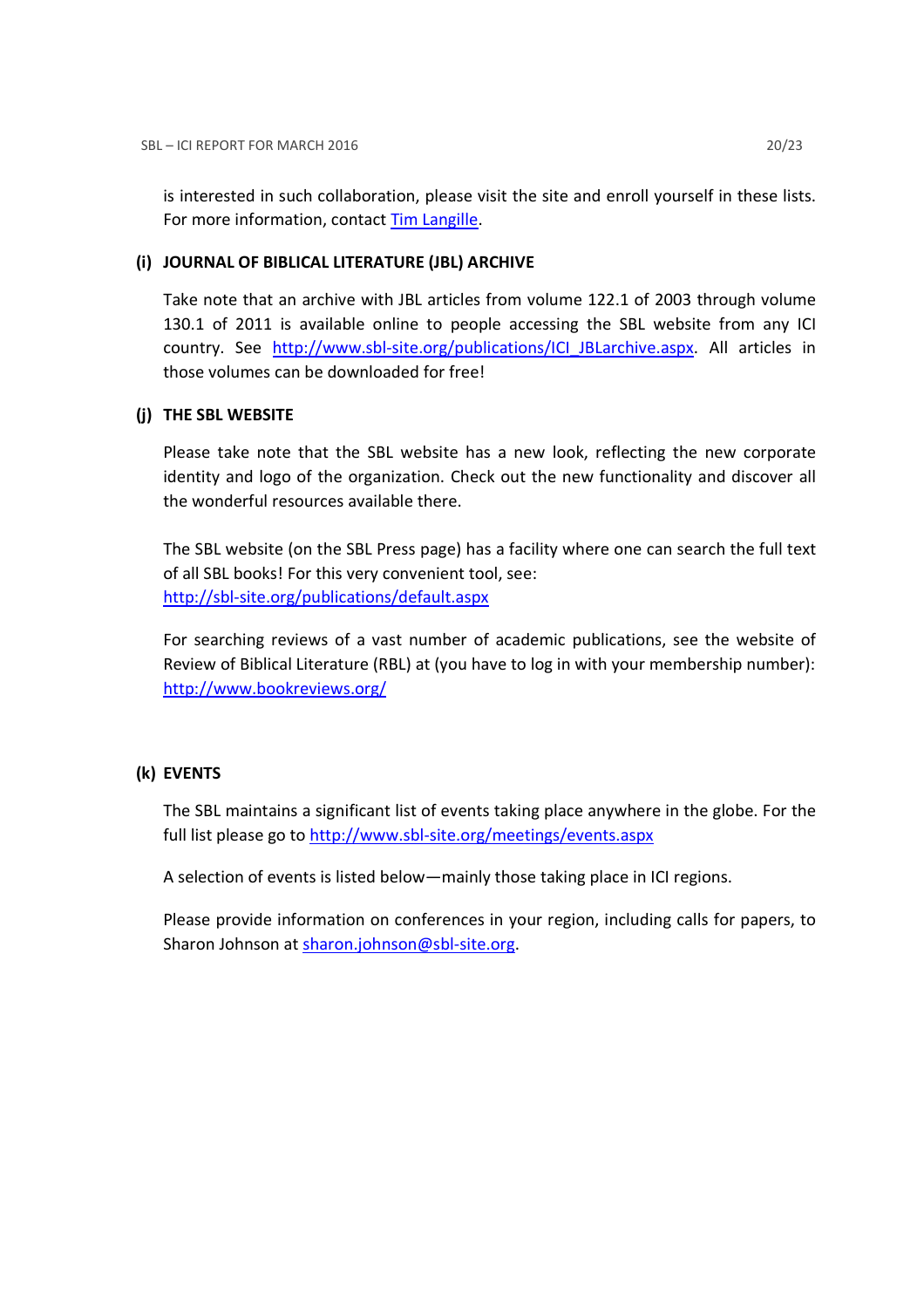## April 15, 2016

### **Call for Papers Deadline- Songs of Songs**

The fifth international conference on Song of Songs in the Shir ha--Shirim conference series will take place in Pretoria, South Africa, from the evening of 31 August until 2 September 2016 (thus ending two days before the IOSOT conference in Stellenbosch, well in time for colleagues wanting to combine these two events as a conference series). More information

### May 30 – June 10, 2016

## Nida School of Translation Studies:Translation, Ecology and Entanglement

The 2016 Nida School of Translation Studies will be held in Misano, Italy exploring the theme of "Translation, Ecology and Entanglement" with Nida Professors Michael Cronin (Dublin City University) and Gerald West (KwaZulu-Natal). As past Nida Professor Timothy Beal (Case Western Reserve) has reflected, "NSTS offers just the kind of experience so many of us long for: a genuinely collegial intellectual community in which scholars with different backgrounds and research interests come together in ways that are generative of new questions and perspectives." We are confident that this tenth iteration of the school will once again offer a very rich time of study and discovery together.

More information

### July 2, 2016

# Society of Asian Biblical Studies (SABS): Moving Margins: Biblical Studies in 21st century Asia

If you are planning to attend the meetings of the ISBL 2016 in Seoul, Korea, come a day early and join the fifth Biennial meetings of our partner organization, the Society of Asian Biblical Studies (SABS), a professional academic society to promote biblical interpretation and research in Asia and/or through Asian lenses. It is meeting adjacent to and in collaboration with the Society of Biblical Literature on the 2nd of July 2016. SABS is organizing further sessions which will be scheduled within the ISBL program from the 3-7 of July 2016.

For more information email Secretary SABS

July 3-7, 2016 2016 SBL International Meeting Seoul, South Korea http://sbl-site.org/meetings/Internationalmeeting.aspx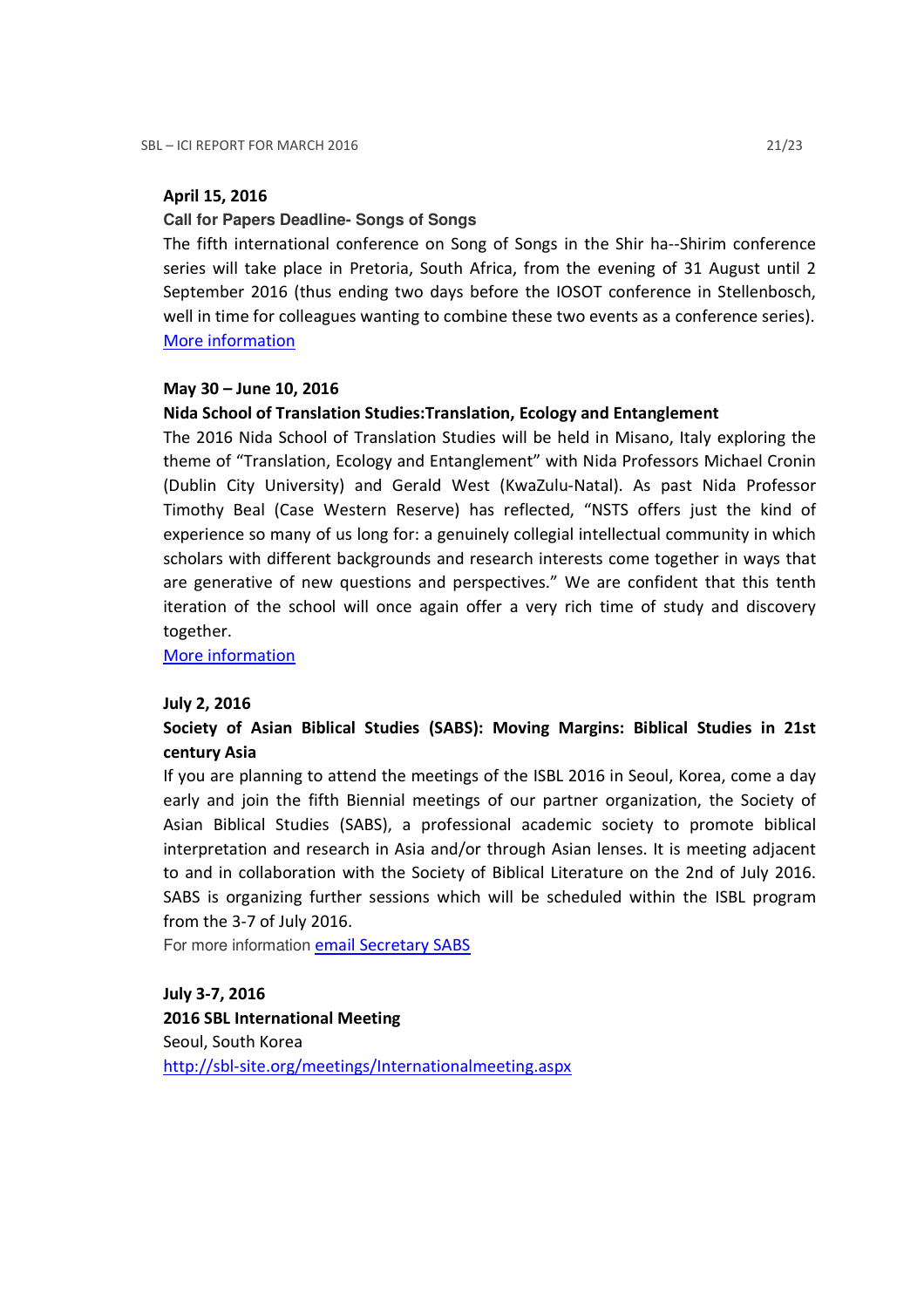## July, 10-14, 2016

**Teaching Hebrew Morphology in the 21st Century**  Workshop with Dr. Tania Notarius, The Hebrew University of Jerusalem email for more information

## August 2-5, 2016

## General Meeting of Studiorum Novi Testament Societas

Society for New Testament Studies (SNTS) will hold their 2016 General Meeting in Montreal, Canada.

For updates and information, see https://www.edugroepen.nl/sites/SNTS/default.aspx

## August 9-11, 2016

# Ethnicity/Race/Religion: Identities, Ideologies, and Intersections in Biblical Texts and Interpretation (Centre for Biblical Studies, University of Exeter, UK)

How do ethnicity and race feature in constructions of identity in biblical texts? How have ideologies of race shaped biblical interpretation past and present? And how has the Bible and its interpretation contributed to racial ideologies and racist practices? These are the key issues to be explored in this international conference. Religion and ethnicity or race – the terms are contested and unavoidably loaded – are facets of identity that intersect and overlap in complex and varied ways. They are neither identical nor entirely separable, but clearly bound up in some of the most intractable and prominent conflicts in the contemporary world.

One of the aims of the conference is to explore and to problematize the extent to which the dominant models of biblical scholarship remain 'Western' in their assumptions, and to consider what breaking out of these might entail.

Speakers: Professor Musa Dube, University of Botswana Dr Ma. Marilou S. Ibita, Catholic University of Leuven, Belgium, and the Institute of Formation and Religious Studies, Quezon City, the Philippines. Dr Gregory Cuéllar, Austin Presbyterian Theological Seminary, USA.

More information.

### September 4-9, 2016

# 2016 Meeting of the International Organization for the Study of the Old Testament (IOSOT)

For the first time in its more than 50-years history the IOSOT will convene on African soil in 2016. The triennial meeting will take place at the University of Stellenbosch, Western Cape, South Africa. Updates and more information will be posted on the http://www.iosot2016.co.za/ The Call for Papers is now closed. Registration is open,